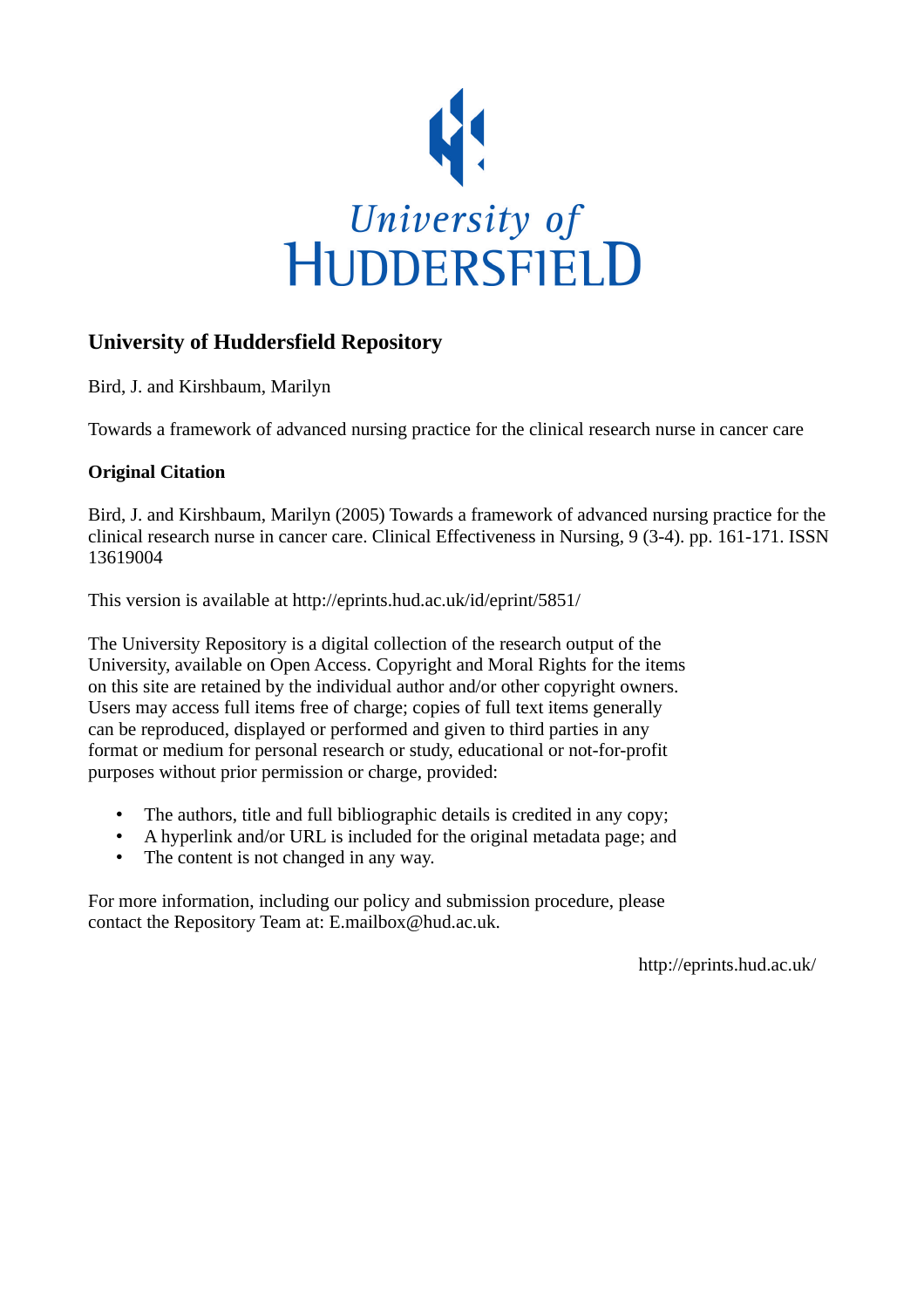# **Towards a Framework of Advanced Nursing Practice for the Clinical Research Nurse in Cancer Care**

Joanne Bird RN BMedSci

Marilyn Kirshbaum RN BSc MSc PhD

## **ABSTRACT**

## **Background**

The Nursing and Midwifery Council (NMC), the regulatory body in the UK, is in the process of opening a new part of the register for Advanced Nurse Practitioners. This presents a potential opportunity for clinical research nurses within cancer care.

## **Objectives**

To explore the role of the clinical research nurse in cancer care whilst considering whether the role can be performed at a level that could be considered advanced practice. Consequently, a developmental model to enable the clinical research nurse to work towards an advanced level of practice is explored.

## **Method**

A literature review of the clinical research role in cancer care and analysis of published frameworks of advancing practice in nursing.

## **Discussion**

Advanced practice is not defined by the role but by the level of skill to which it is performed. There is scope within the role of the clinical research nurse to practice at a level beyond initial registration. A framework for development towards advanced practice within the cancer clinical research nurse role is suggested.

## **Conclusion**

Advanced practice within clinical research nursing is possible and provides a further level of career development that may facilitate movement between research and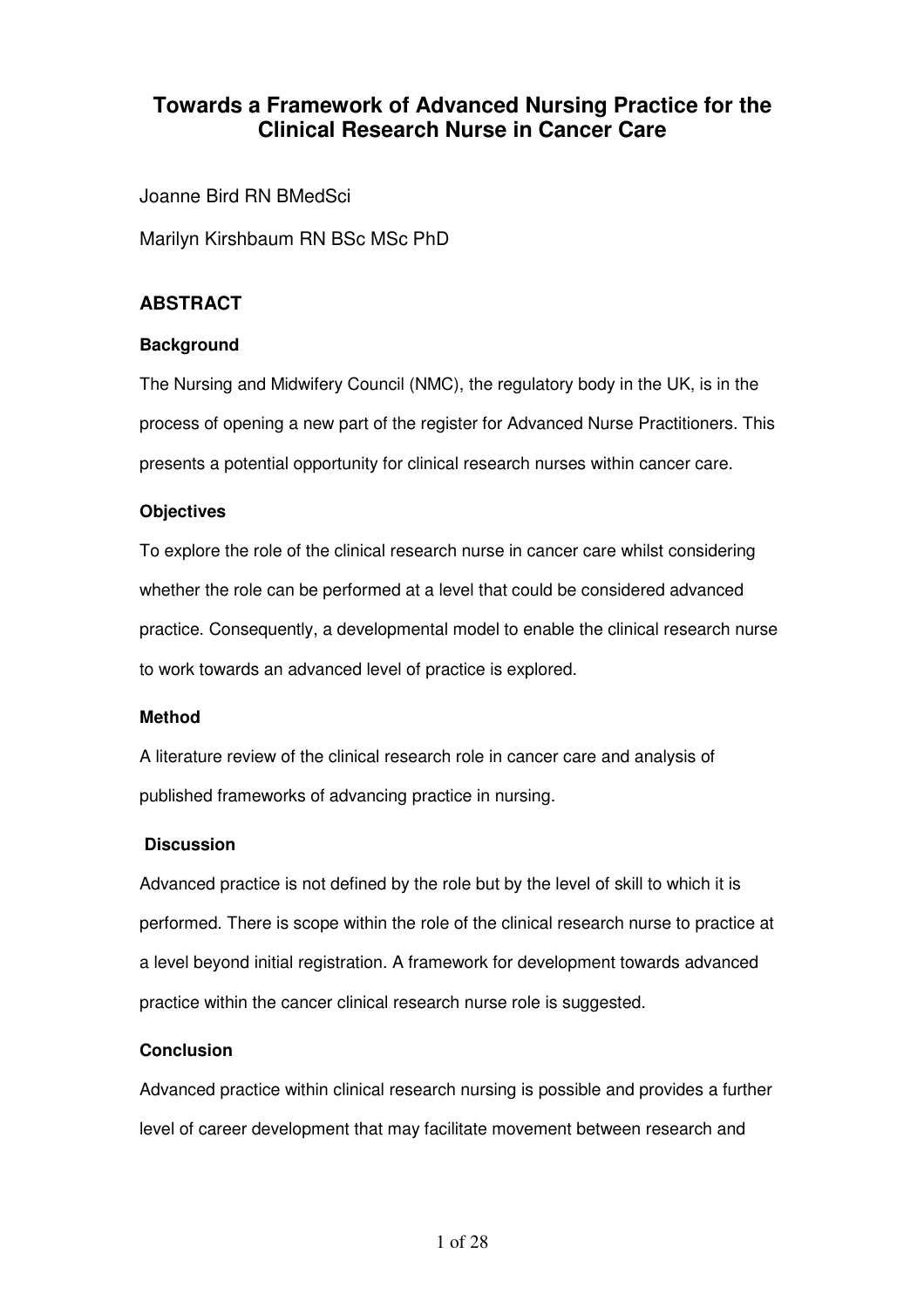clinical practice. This could aid awareness, recruitment and retention of research staff within cancer care and other specialities.

**Keywords:** advanced practice, cancer care, research nurse, conceptual framework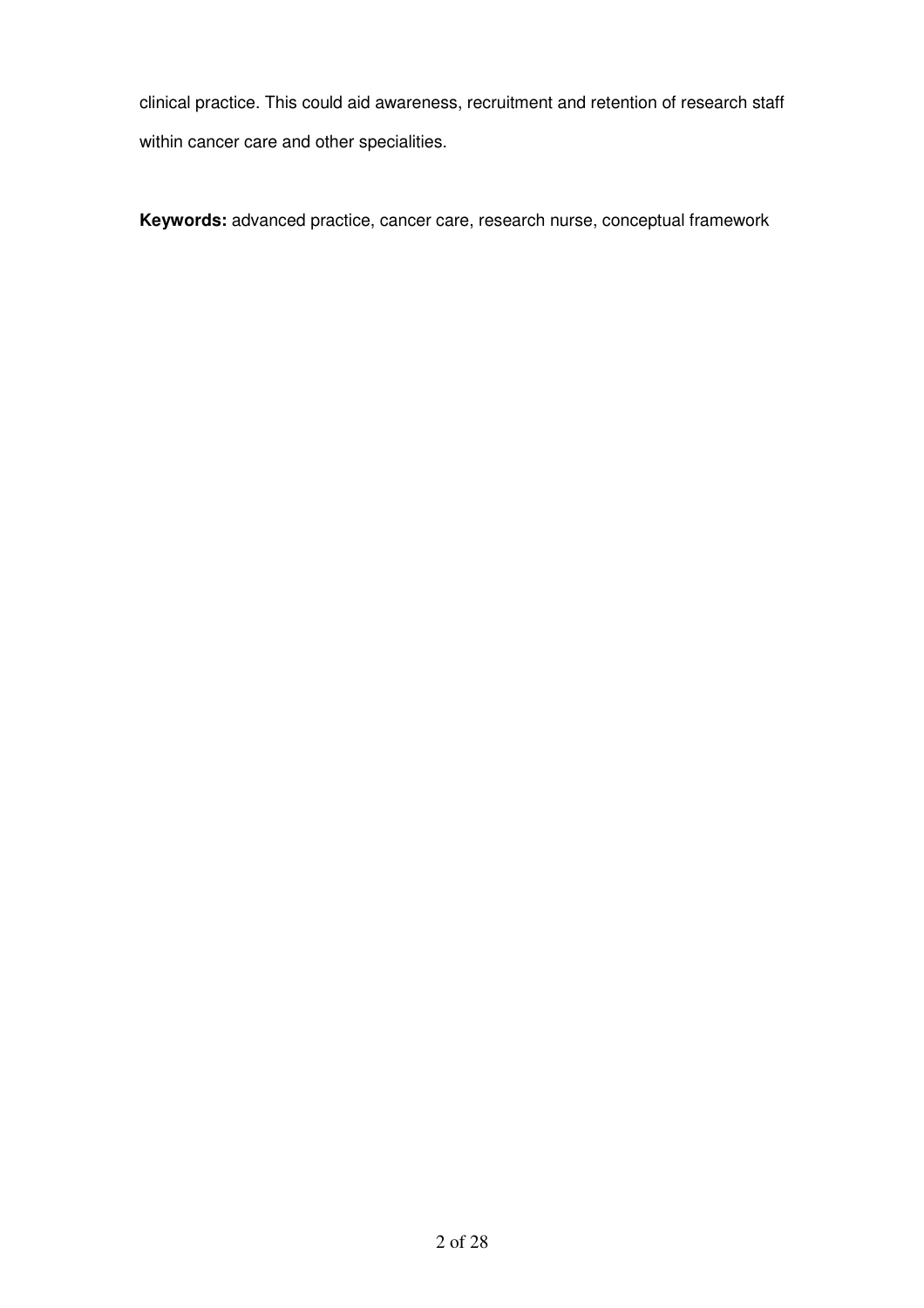#### **Background**

In the United Kingdom (UK) there is a noticeable momentum concerning advancing nursing practice that has been recognised by the central government and regulatory agencies. Recently, the Department of Health (DH) introduced the Agenda for Change (DH 2003) as a new pay structure applicable to the majority of National Health Service (NHS) employees to promote increased equity across the service. An attempt was made to reduce the number of titles used by health care professionals; this proved to be an unsettling experience for many nurses working in advanced clinical roles.

Within the profession, the Nursing and Midwifery Council (NMC 2005) proposed a framework aimed at providing a regulated level of practice beyond that of initial nurse registration to protect the public and provide a recognised standard. The framework provided grounds for speculation and debate surrounding which nurses may be permitted to use the title of 'Advanced Nurse Practitioner'.

Within cancer care, the clinical research nurse has a diverse and complex role, one which could be considered to involve a level of nursing practice beyond initial registration. The benefits or rationale of a research nurse registering as an advanced practitioner may not be apparent. It may only add another title, possibly 'Research Nurse Practitioner'. It would, however, if sufficiently acknowledged and understood, provide a more flexible career path for nurses working within clinical research; it could afford a level to work towards and extend existing careers in research, or facilitate movement into a more clinically focused post. A flexible career path through research and back to clinical practice may encourage more nurses to consider clinical research as a career option, encouraging recruitment and facilitating a greater appreciation of clinical research in general.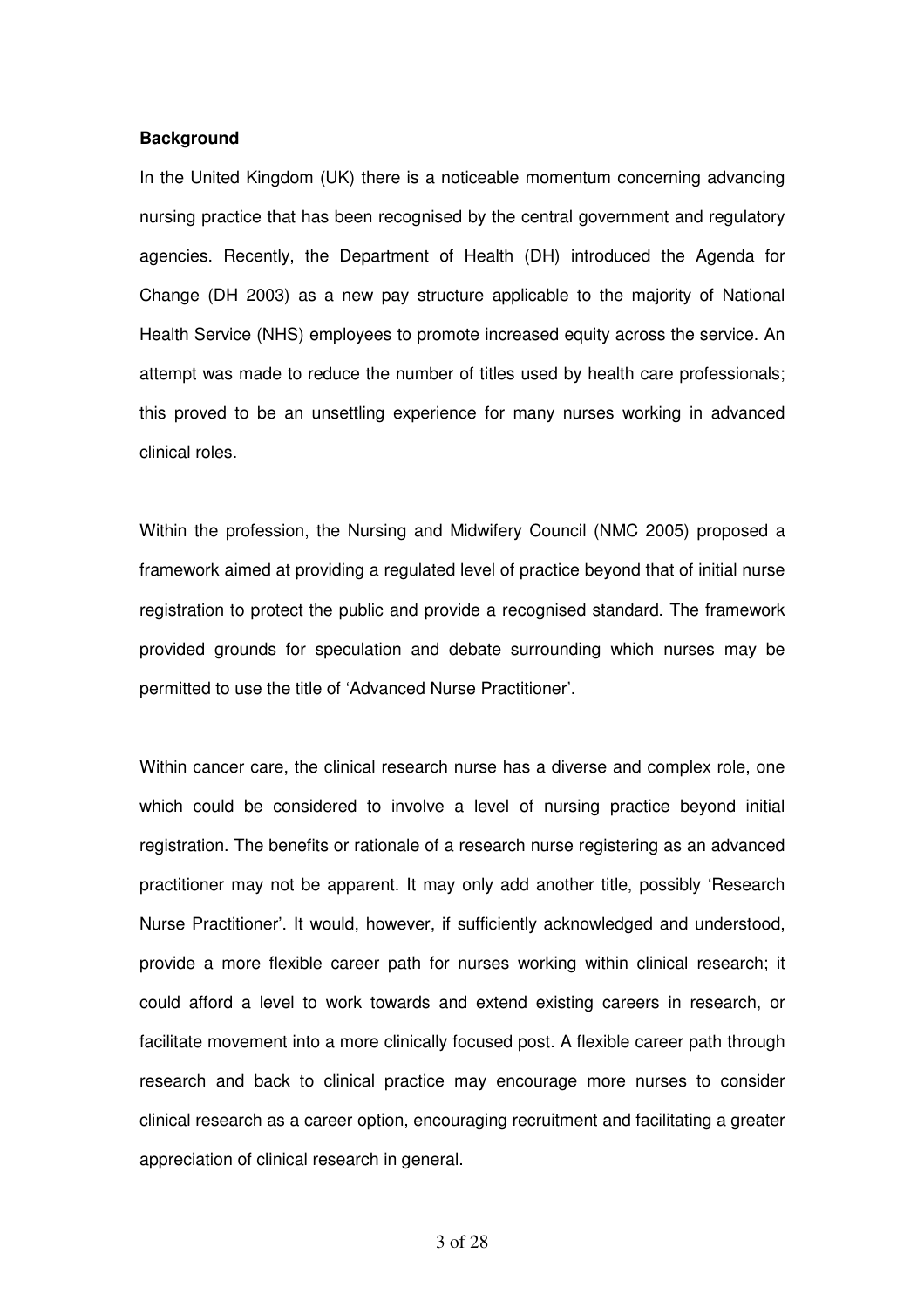#### **Aim and Objectives**

The aim of this paper is to examine the role of the clinical research nurse in cancer care and the potential within this role to practice at an advanced level, which will hopefully provide some valuable clarity to nurses practicing in this specialty area. Three main questions were posed.

- 1. What are the main elements of the clinical research nurse role within cancer care?
- 2. Can the role of the clinical research nurse be applied to models of advanced practice?
- 3. If the potential to practice at an advanced level exists within the role, how can the clinical research nurse develop towards becoming an advanced practitioner?

A model for this development is consequently explored.

#### **Method**

A literature review of the role of the clinical research nurse role and analysis of published frameworks of advance practice were utilised to explore the concept of advancing practice within the context of clinical research nursing in the UK and present a developmental model.

#### **The literature search**

To identify literature pertaining to the role of the research nurse, a systematic search of the MEDLINE and CINAHL databases and the Internet via Google Scholar was conducted. The search terms 'research', 'nurse', 'clinical trial', 'study site' and 'coordinator' were initially combined in the search for relevant literature. Findings were then combined with the term 'cancer' to further narrow the literature search to only those articles that relate to oncology. Only literature regarding the UK was retrieved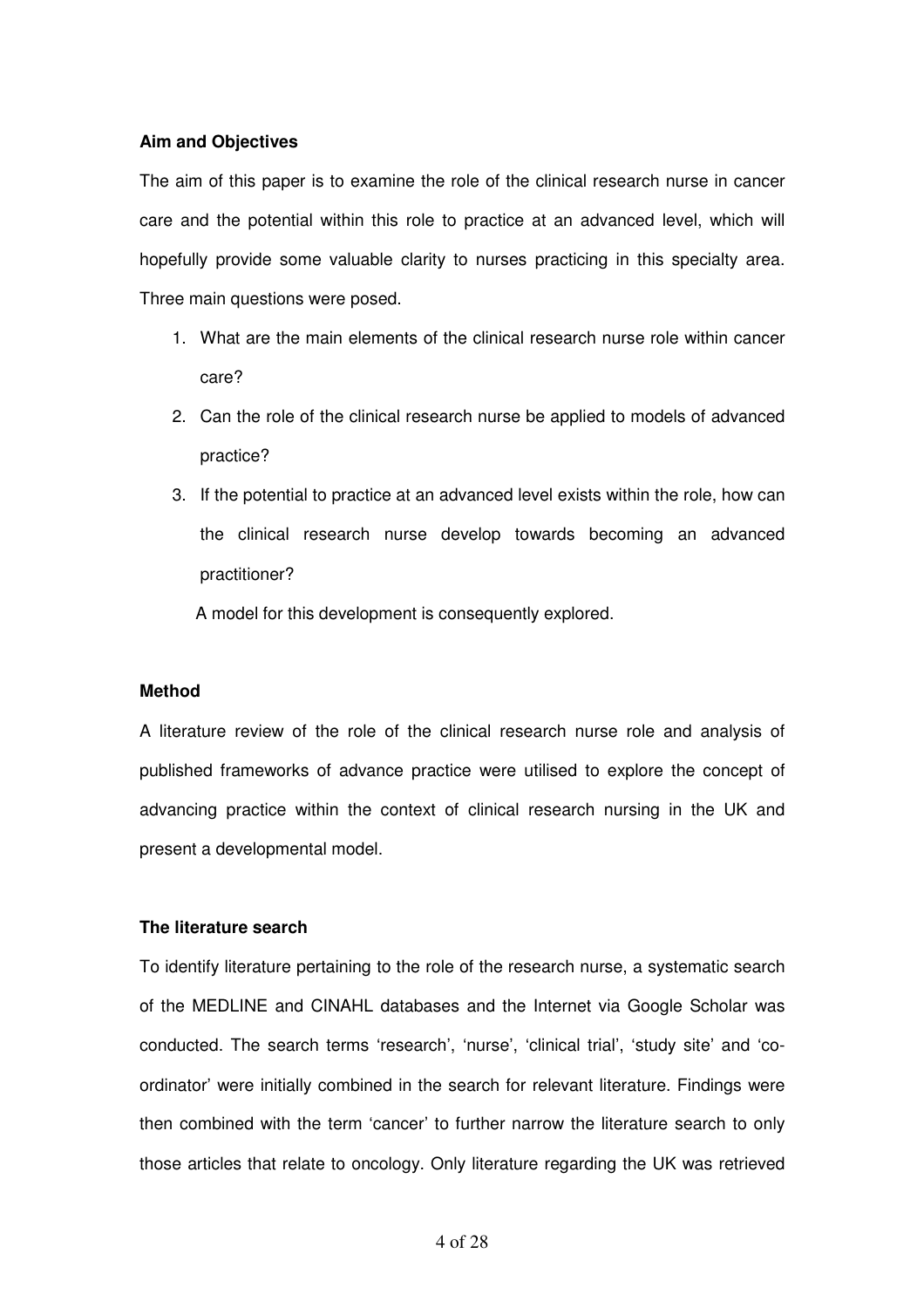in accordance with the objective of the search. In addition, only articles published during the period 2000 - 2005 have been accessed due to the considerable impact on service brought about by the publication of The Cancer Plan (Department of Health 2000), which recommended the formation of the National Cancer Research Network (NCRN) and recognised the importance of a dedicated cancer research workforce, to integrate research into cancer care. The final selection of eight articles was obtained from a total of 246 potentially relevant citations by excluding literature that did not directly relate to the role of the research nurse (or study site coordinator, as the two titles are often used interchangeably). NCRN, local Research and Development, Royal College of Nursing (RCN) and NMC policy and guidance articles were searched for relevance and incorporated into the investigation, even if published outside of the search period (e.g. RCN 1998). Textbooks relating to cancer nursing practice were also searched for applicable chapters and perspectives.

The literature retrieved as a result of the above search regarding the role of the research nurse was of variable quality and lacked empirical contributions. The majority of the articles consisted of expert opinion. One was a systematic literature review, one was a post-intervention role evaluation and the remaining being expert opinion supported by relevant literature. There was limited criticism of previous literature within the work retrieved, but this may be due to the searches of those works producing papers that were largely anecdotal or descriptive with no empirical evidence (Raja-Jones 2002). This would suggest that little of any further empirical evidence has been published within the last three years, although the results of a more thorough systematic review may have had slightly different conclusions. The current search strategy revealed that there was a significant amount of literature relating to the role of the nurse as a researcher, but for the most part they are not empirical. There was also an abundance of American literature concerning the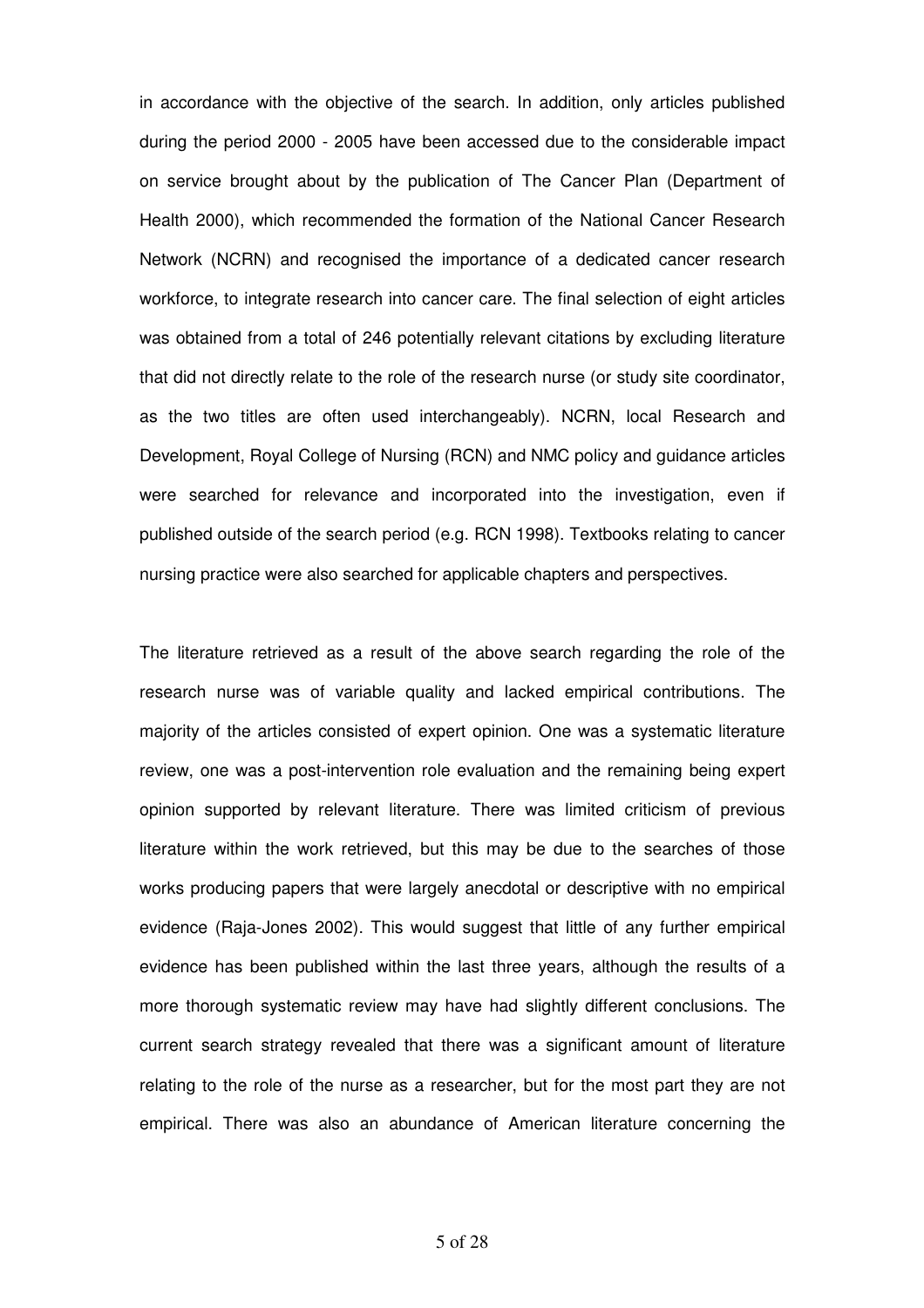clinical research nurse; future work extending the analysis to include this body of work, would be valuable and may identify national and cultural differences.

Models of advanced practice specific to nursing were drawn from a previously unpublished systematic search of the nursing literature, which identified seven conceptual models and frameworks (Kirshbaum & Hempshall 2004) out of 84 retrieved articles published between 1994 and 2004 on the subject of the advanced clinical nurse. The models that seemed most appropriate and adaptable to the role of the research nurse were selected to address the aims of the current investigation.

#### **The role of the clinical research nurse within cancer care**

Common themes have emerged from the literature, which demonstrates a degree of congruency. For the purposes of synthesis the themes have been divided into: facets of the role of the clinical research nurse in cancer care (Box 1) and the knowledge and skills required for this role (Box 2). Some skills are not explicitly stated in all of the literature, but are essential for specific aspects of the role. For example, assessment skills are not noted in all of the papers, but are an integral requirement for the screening of potential trial participants.

Raja-Jones (2002) explored the role conflict between the clinical nurse specialist and clinical research nurse, and suggested that research can be considered a clinical speciality. The clinical nurse specialist role, along with the nurse practitioner role, is often referred to in the literature on advanced practice, however, the question remains concerning the place of the clinical research nurse in advanced practice.

#### **The role of the research nurse as applied to frameworks of advanced practice**

It appears that the concept of advanced practice stems from Benner's (2001) model of practice levels developed in 1981 that delineates the progression of the nurse from beginner to an expert practitioner. Hamric (2000) found that many subsequent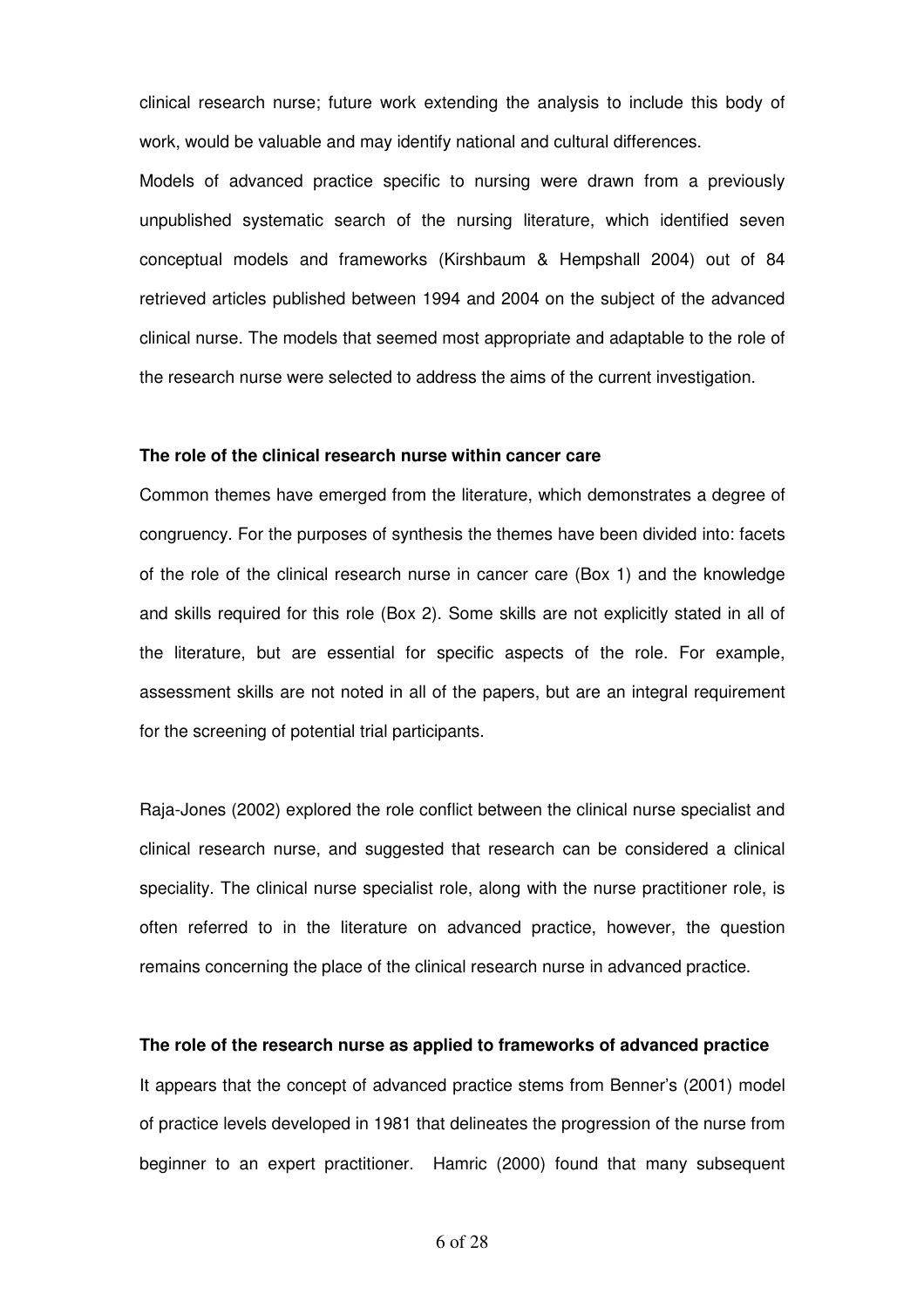models used and adapted Benner's model. Benner suggested that experience is a requisite for expertise, where it is necessary to experience many clinical cases over time to acquire a sufficient evidence base for advanced clinical judgement. She subsequently proposed that early specialisation is therefore advantageous to attain increasing levels of expert practice, but also states that experience is more than the mere passage of time, suggesting that promotion should take place on the basis of skill rather than longevity. Specialisation is therefore not automatically an indication of advanced practice. Hamric (2000) supports this position stating that almost all nurses work in a specialised area with some roles considered specialist and some classed as involving advanced education, but not necessarily being advanced practice roles. If research nursing is considered a speciality it should be clear that it does not necessarily involve practicing at an 'advanced' level. However, it is proposed that the pathway to enable progression to a higher level of practice should be recognised.

There are a range of frameworks designed to encompass advanced practice. The application of one theory to a nursing role in order to declare that it is an advanced practice role is insufficient. Benner's work is the basis for many of these theories (e.g. Hamric, 2000), therefore any claim of advanced practice would be better supported if several frameworks were to demonstrate it. The amount of rigour with which an advanced practice framework is applied to a role description must also be considered. The work of Hamric (2000) may be valuable when discussing the clinical research nurse role in general, but it must be viewed within the context of the American, not British health system. There are variables such as the finance of care and the educational attainment of nurses that may affect the transference of the model.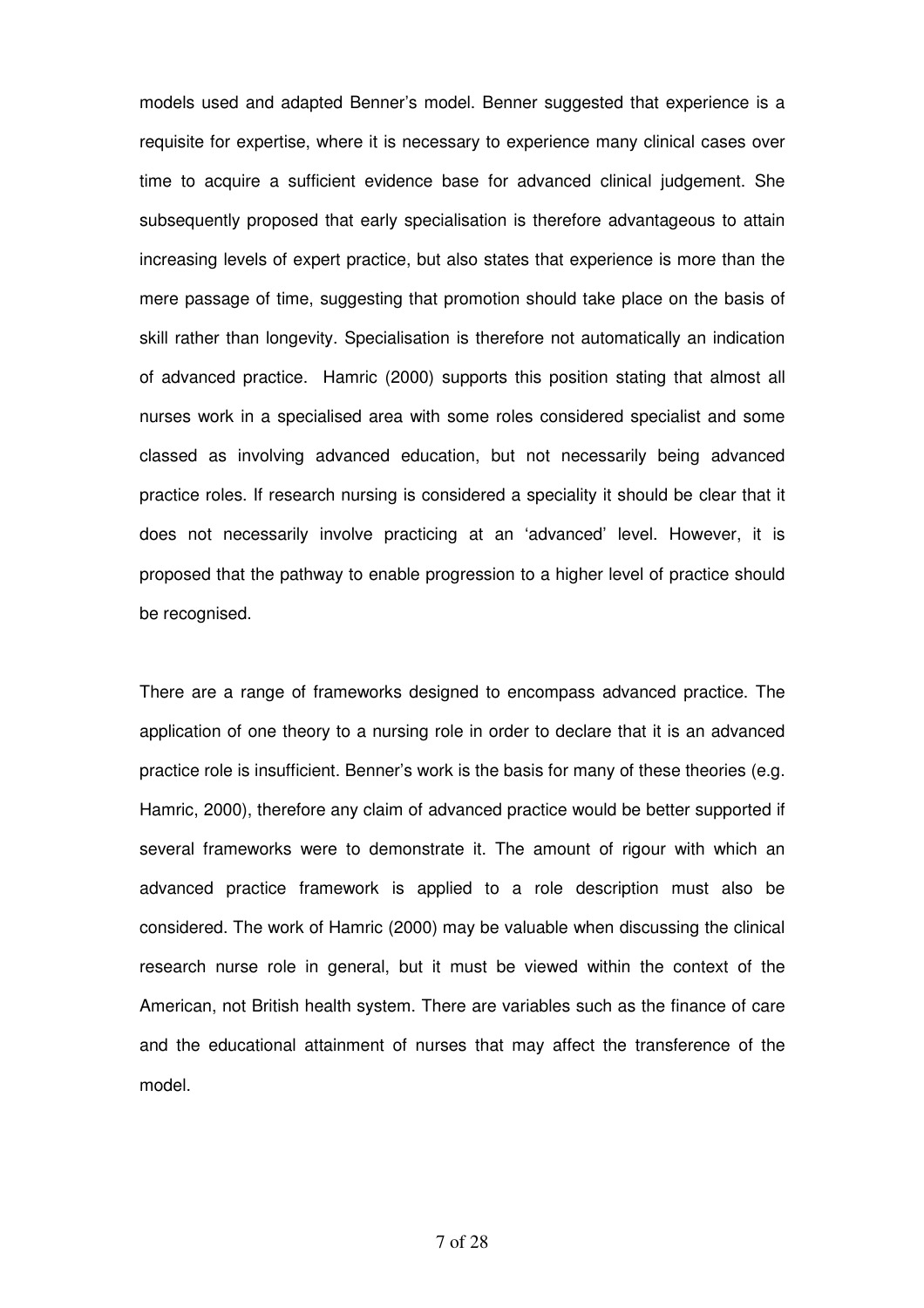In exploring new roles, Read et al. (1999) found that clinical nurse specialists (CNSs) do not necessarily hold a first degree, whereas in the USA a masters degree for this level of practice is this the norm. This educational difference is likely to be resolved in the future as practitioners will increasing be required to demonstrate Masters level thinking (Woods 1997, Castledine 2003, Department of Health 2004, Ball 2005).

Ball & Cox (2003, 2004) suggested the theory of legitimate influence which could be adapted to the role of the clinical research nurse, but as it was conceived with the critical care inpatient setting in mind. Further development of the theory is required to be able to generalise it. The basis of this theory is clinical credibility resulting from negotiation with other clinical groups, but based on the practitioner having clinical expertise. Demonstrating this is no easy task, but as knowledge of the disease and its management is required for the role of the clinical research nurse (James & Armitage 2002, Kenkre & Chatfield 2004, Cox et al 2005), it could be argued that this constitutes clinical credibility. The theory builds on the concept of advanced practice examining its purpose, the potential outcomes, and influences on these. The strategic activities and intervening conditions relate to the outcomes of the interventions made by a clinical research nurse, but there is an emphasis on restoring patients to health, which is not always associated with this role, at least not in early phase clinical trials for cancer where the patient is not guaranteed to benefit from treatment.

Two frameworks that appear to reflect the role of the clinical research nurse in the UK are those of McGee & Castledine (2003) and Atkins & Ersser (2000). McGee & Castledine (2003) suggest three key elements of advanced nursing practice: professional maturity, challenging professional boundaries and pioneering innovations; These are very broad elements that are open to interpretation. This allows application to a number of nursing roles, but one needs to ask: what is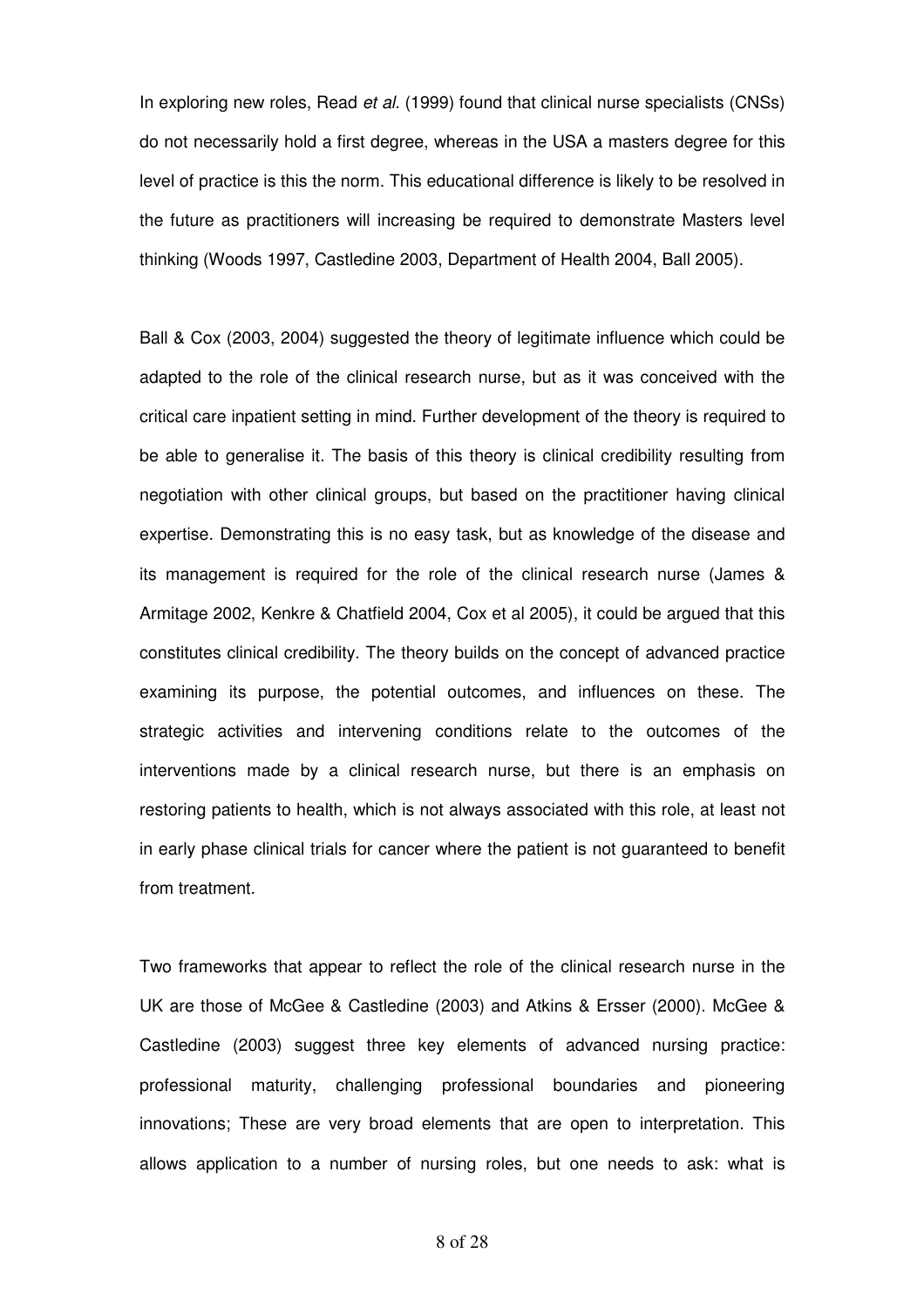considered to be expert practice, by whom and why? (McGee & Castledine 2003). The three elements are not merely competencies to be achieved, but together demonstrate a holistic view of the practitioner including the personal values and attributes that contribute to the role to achieve advanced practice. However, it is not stated that all components are equal. Woods (1997) supports the suggestion that all role components do not share equal significance or importance, expressing that the temptation to prepare an 'all-singing, all-dancing super nurse' should be resisted and tempered by the reality of clinical practice (p821).

When defining professional maturity it is suggested that the practitioner should have wide ranging experience in different settings and with diverse client groups. This contradicts Benner's (2001) suggestion that early specialisation is advantageous. Early specialisation may enable quicker progression towards specialist practice in a very narrow area but will not fully prepare the practitioner for situations outside of their sphere of knowledge. If placed in an unfamiliar environment, a practitioner who specialised earlier may take longer to progress to the level of expert again in comparison to someone with wider experience. Unfortunately the current career structure for nurses within the UK does not presently support this. In order to progress, nurses are normally advised to stay within a speciality or one that is related; movement between specialities is not encouraged. This often means that the experience gained in other specialities is not always given the value it deserves. It may be worth noting that the recent change to the NHS pay structure (DH 2003) has not addressed this issue.

The second element of advanced nursing as suggested by McGee & Castledine (2003) is that of challenging professional boundaries through collaborative working and leadership to enhance patient care. Corner (1997) notes that cancer nursing historically evolved from the role of the research nurse assisting clinical trials of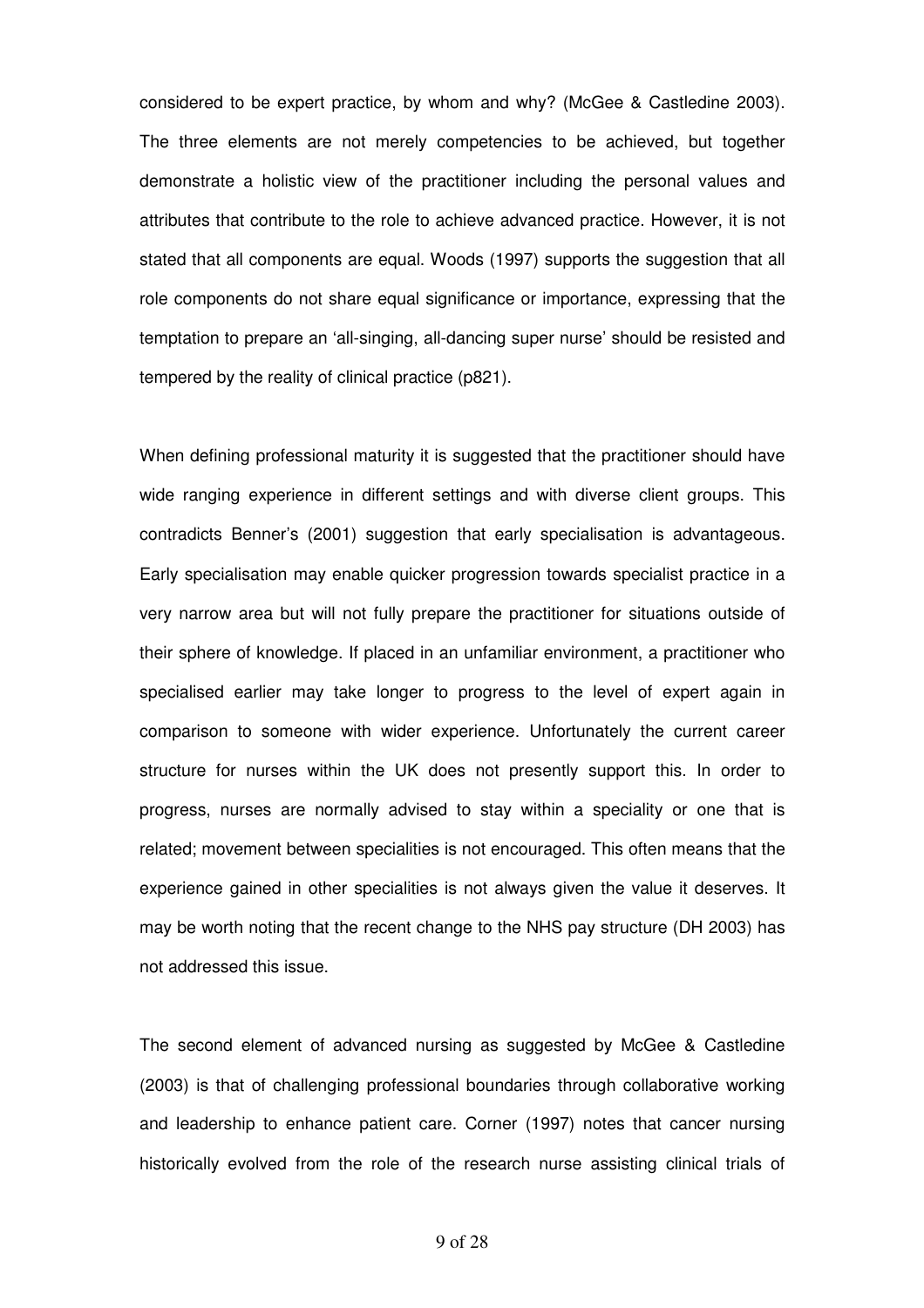cancer treatments. The view that research nurses are frequently seen by colleagues as mere data collectors (Raja-Jones 2001, Kenkre & Chatfield 2004) is contestable in light of current practice. As the role of the clinical research nurse may not be understood by others including nurses and other healthcare disciplines, there is a need for self-promotion of the role. Within the conduction of a clinical trial, it is well documented that the research nurse can demonstrate collaborative team working and will often provide leadership (RCN 1998, Kenkre & Foxcroft 2001, Raja-Jones 2002, Richardson et al 2002, Kenkre & Chatfield 2004, Cox et al 2005).

The third element, pioneering innovations, is inherent in the role of the clinical research nurse where critical evaluation of each trial, assessment of every potential participant and collaborative working is required to ensure ethical practice (RCN 1998, Kenkre & Foxcroft 2001, Raja-Jones 2002, Richardson et al 2002, Kenkre & Chatfield 2004, Cox et al 2005).

Castledine (2003) also proposed specific criteria, roles and functions of advanced nurse practitioners, divided into seven categories that concur with the fifteen attributes of advanced nursing practice identified by Atkins and Ersser (2000). These can be applied to the elements of the clinical research nurses role (Box 1). The attributes identified by Atkins & Ersser (2000) form part of a model of education for advanced nursing practice that identifies opposing forces within advanced practice education. In an attempt to be all encompassing, they form an unnecessarily complicated framework, but these elements are concurrent with the role of the clinical research nurse.

The clinical research nurse role can therefore be applied to frameworks of advancing practice and it could be concluded from this that the research nurse is therefore an advanced practitioner. Another interpretation would be, that the research nurse role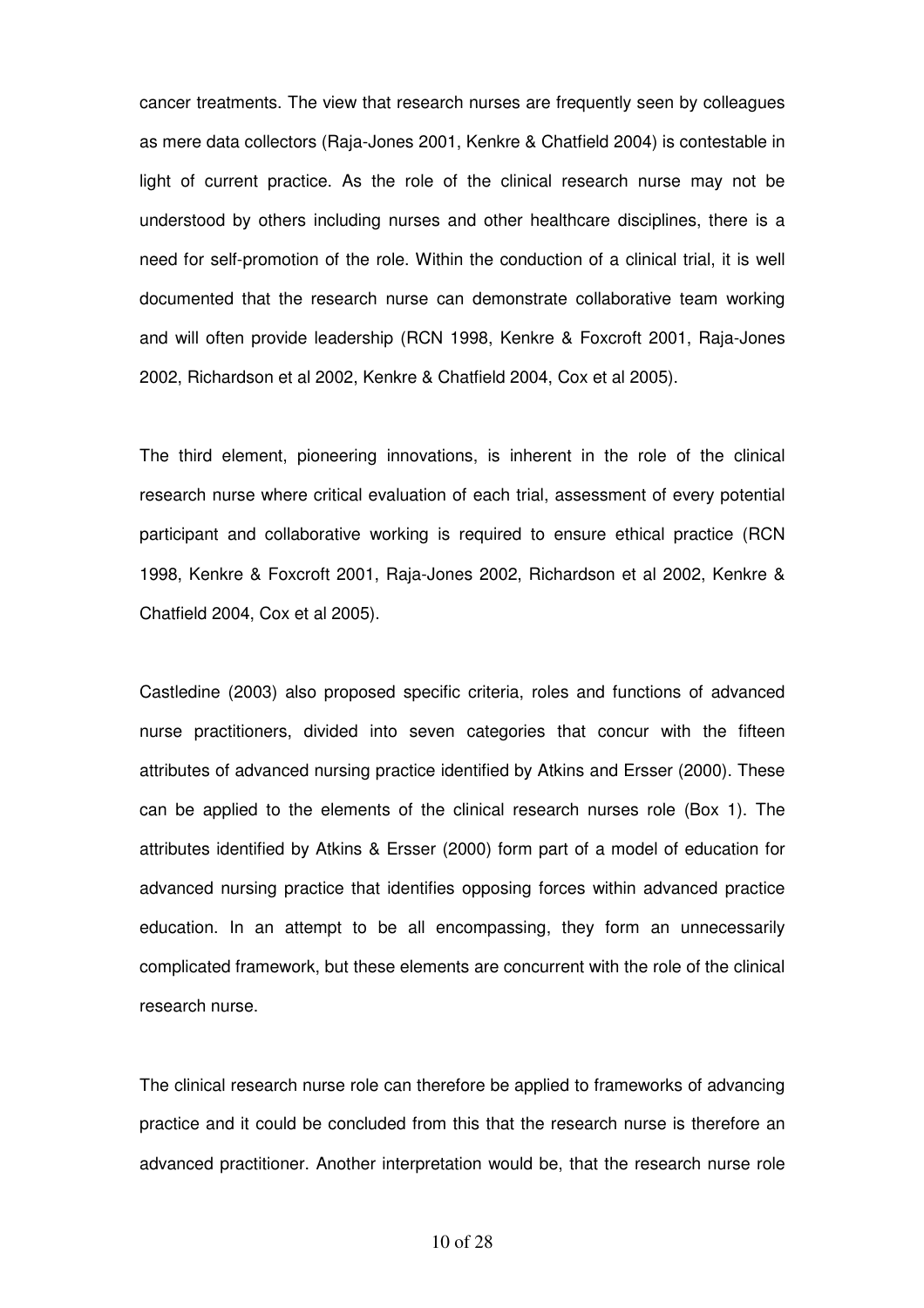and models of advanced practice can therefore be easily applied to each other due to the role of the research nurse being multi-faceted and models of advanced practice aiming to be applied to any area of nursing.

#### **Towards a framework for advanced nursing practice within clinical research**

In applying the role of the research nurse and examining different frameworks, it would seem that the elements or aspects of a role alone cannot depict advanced practice. Advanced practice is demonstrated by the level of skill with which these are performed, suggesting that there is a personal element to this. Masterson and Mitchell (2003) discuss personal competence and the limits of such models. Brykczynska (2002), however, states that the critical essence of advanced nursing practice in cancer care is the ability to acknowledge the "awesomeness of the human individual" and refers to this as a "wise nursing attitude" (p40). Most notably she states that if this interpersonal quality and virtue of humility in the face of wounded humanity is lacking, then no amount of courses and degrees in cancer nursing will make an advanced practitioner out of a cancer technician. This is similar to Benner's (2001) concept of the helping role of the nurse. Benner described this as a challenge to nurses to own their own helping role and, in the same manner as Brykczynska, states that this unique contribution is not easily replicated, standardised or interpreted.

For the clinical research nurse to develop towards advanced practice, a framework for the clinical research nurse in cancer care is suggested (Figure 1 and Box 3). The helping and caring role is placed at the centre, with surrounding role aspects that would be performed at varying levels depending upon the area of interest that the practitioner wishes to develop to an expert/advanced level. The proposed framework (Box 3) suggests ways for personal advancement and given the requirements for qualifications and certification suggested in the Manual for Cancer Services (DH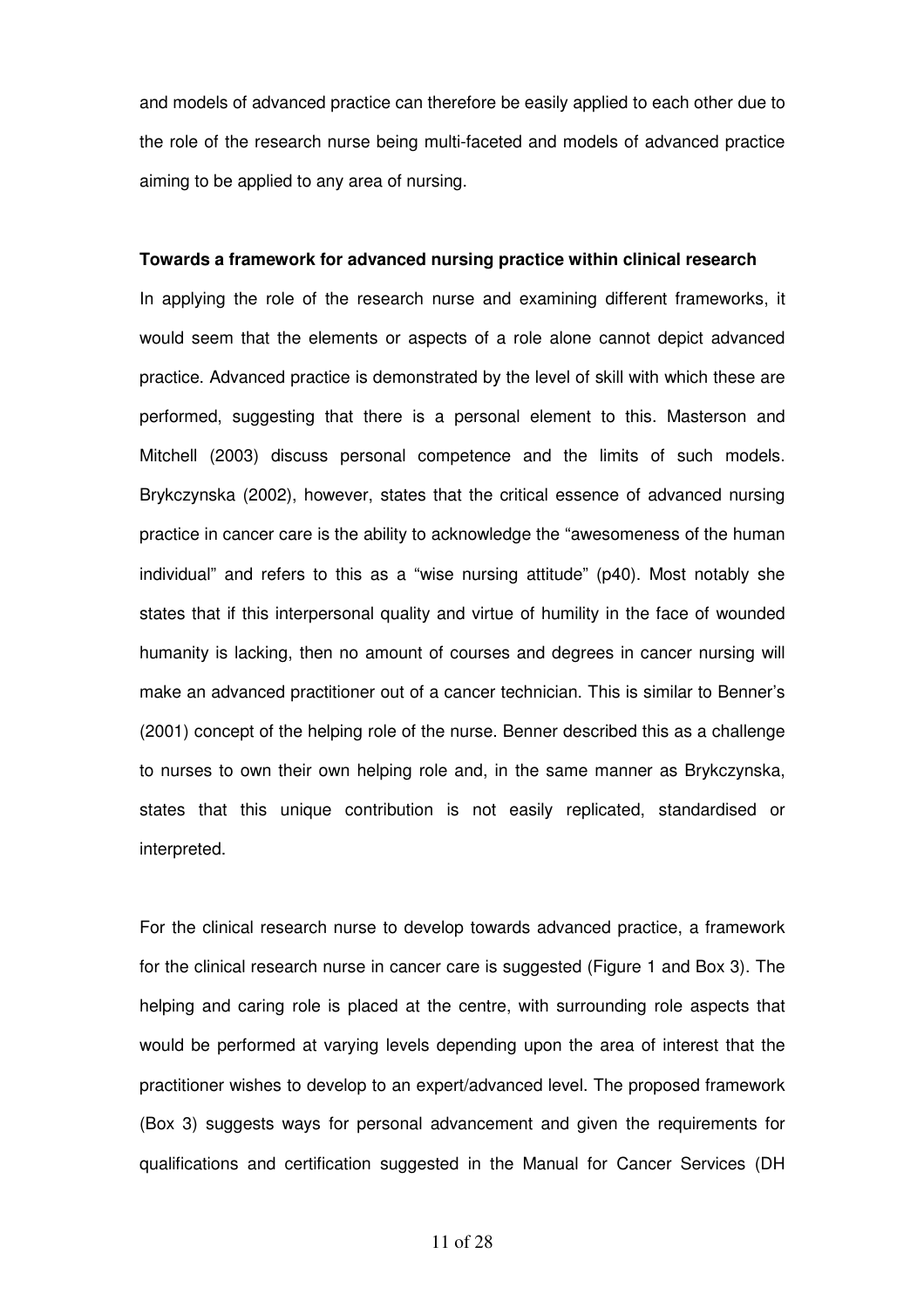2004), it could be construed that advanced practice is achieved when all qualifications are achieved, if this is at all possible. It is therefore important that the caring and helping role is central to practice. The framework is short in comparison to the NMC competencies for advanced practice and only suggests ways to develop role aspects to achieve the NMC competencies. The suggested framework does not expand on a definition of assessment as much as that of the NMC and separates the professional role aspects. It could be construed that assessment skills hold less value than professional skills, so for that reason, the fact that suggested role aspects can hold different value at different stages of a career, should be kept in mind.

This adapted model is still dependent on the concept of advanced or expert practice in each clinical area. The frameworks for advanced nursing practice considered for the purpose of this paper are littered with concepts such as expertise, mastery, credibility and competence which are all subject to interpretation. Instead of defining advanced practice, the concept has been divided into role elements, but who will decide if a person is practicing at an advanced level? The debate above could be weighted to suggest the role of the clinical research nurse exists as an advanced practitioner, but who would be able to confirm or contradict such a claim? Who could judge the personal aspect of the role and how? Only another advanced practitioner in the same field would have enough of an insight into the role to debate it, as by the very nature of the role. No one else would possess the particular experience, knowledge and skill as the individual advanced practitioner. In addition, the critical evaluation of the effectiveness of an individual in an advanced practice role would be difficult to assess and require valid and reliable measurement data that would be ideally collected before and after appointment to the post.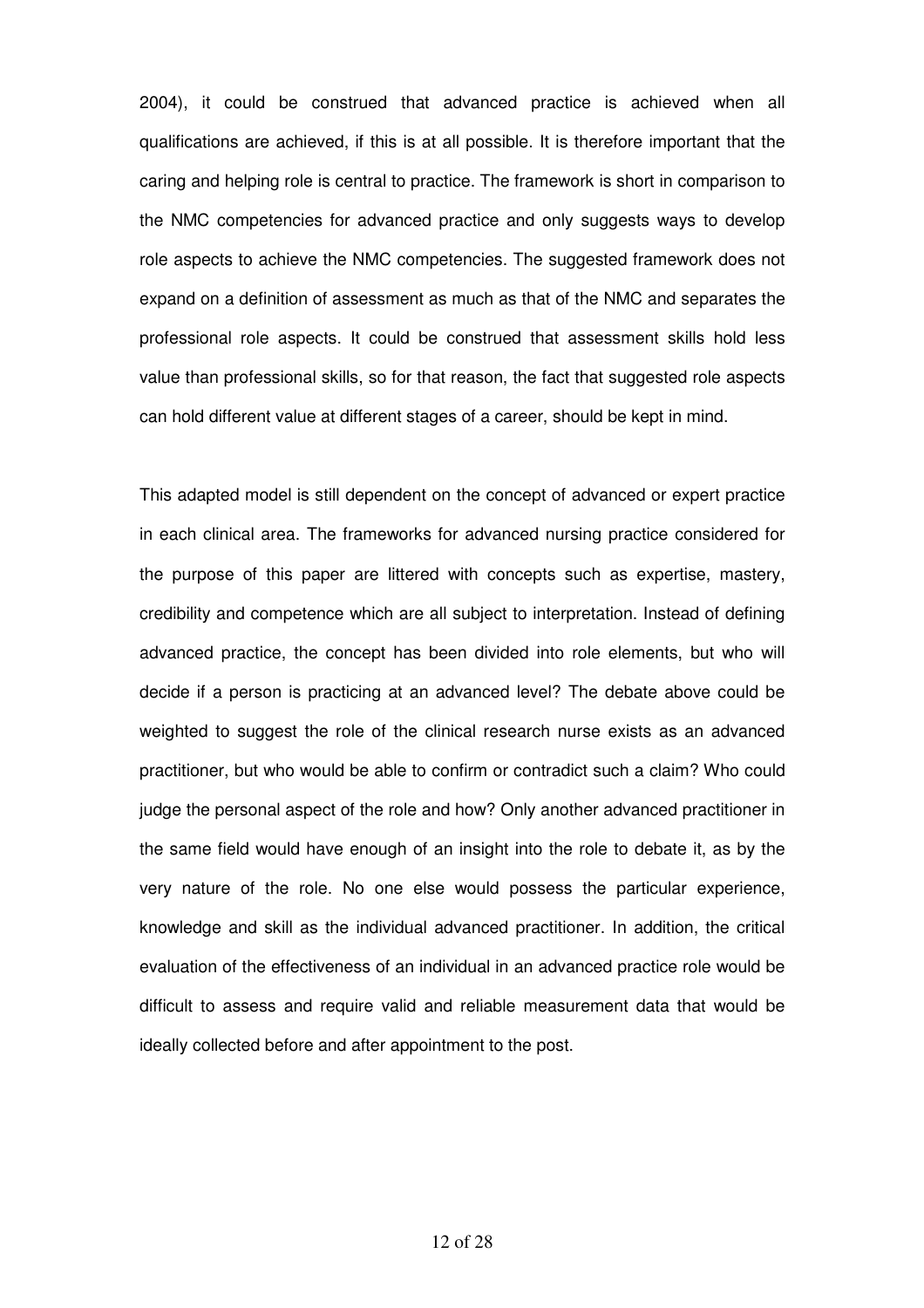#### **Discussion**

The NMC (2006) has provided a definition of advanced practice listing what may be expected of 'highly skilled nurses' who will be able to use the title. This definition provides some information as to the expected role of an advanced practitioner, but specific competencies that are matched to the Key Skills Framework (Department of Health 2004) have also been made available. These competencies, whilst being more explicit, are comparable to the elements of advanced practice suggested by McGee & Castledine (2003) and Atkins & Ersser (2000). Guidance as to how competencies can be demonstrated is yet to be provided, but not all will be applicable to every role. Depending on how the competencies are applied in practice, some nurses practicing at an advanced level according to current available theories may not be permitted to use the title.

The Clinical Research Nurse within cancer care would be able to meet many of the competencies listed by the NMC, but not all. For example, the ability to prescribe would only be applicable to approved medications when used on their own, not within the context of unknown interactions with experimental, unlicensed drugs.

The Clinical Research Nurse role within cancer care can be applied to a number of frameworks for advanced practice, including the competency framework proposed by the NMC. This provides a higher level of practice for nurses to develop towards if they so wish. Kenkre *et al.* (2001) suggest four career pathways for the clinical research nurse: clinical research, support/management, academic or pharmaceutical. The practitioner may wish to develop research ability, managerial skills or evaluation and auditing skills to a higher level depending upon their chosen career path. Within cancer care nurses may also choose to proceed to specialised clinical positions.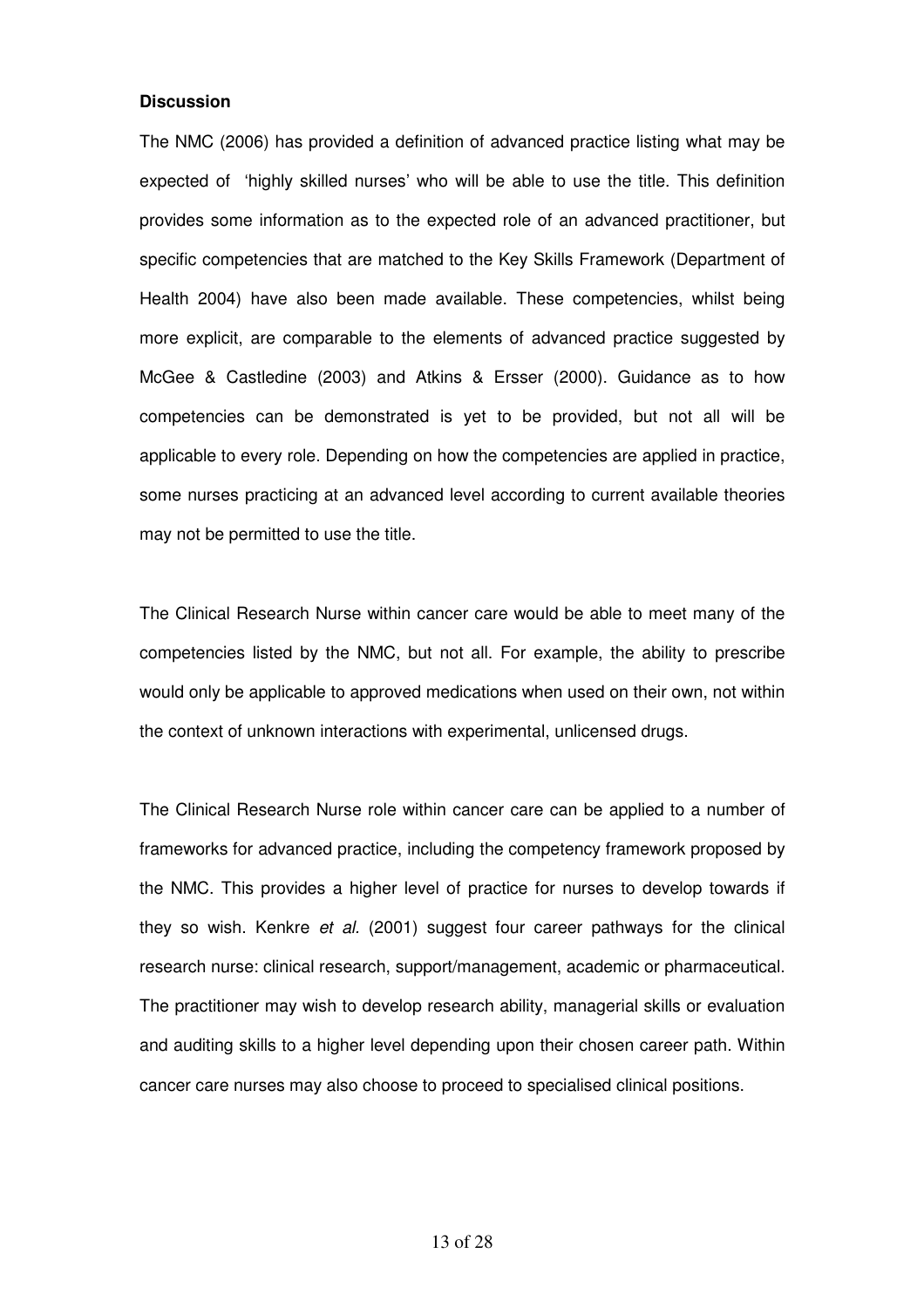To make these career pathways attainable research nurses need access to a wide variety of educational and developmental opportunities which will require a certain amount of investment by their employers. The publication of Best Health for Best Research (DH 2006) states an intention to attract, develop and retain research professionals. The adoption of a developmental model such as the one discussed in Box 3 could provide a career choice as a clinical research nurse with the potential to develop towards registration as an Advanced Nurse Practitioner. This may attract more nurses towards a research career and may retain those already working within clinical research. For those who decide not to stay within research, the registration could provide a pathway back into more clinically based practice while utilising and developing their research aptitude and skills within patient service and professional practice development sectors of the National Health Service.

#### **Conclusion**

The role of the clinical research nurse, specialising in the care of research participants is one that is vital and rewarding. It is expanding to meet the increasing needs of clinical research participants in the UK and the full extent and impact of the role on both patient care and research still requires thorough exploration. Examination of current models of advanced practice suggest that the role has the potential to be, but is not necessarily, advanced practice. There is no doubt that the role of advanced practitioner within clinical research would have implications for workforce development and education; this is a challenging and exciting prospect which has the potential to deliver positive rewards for both nurses and patients.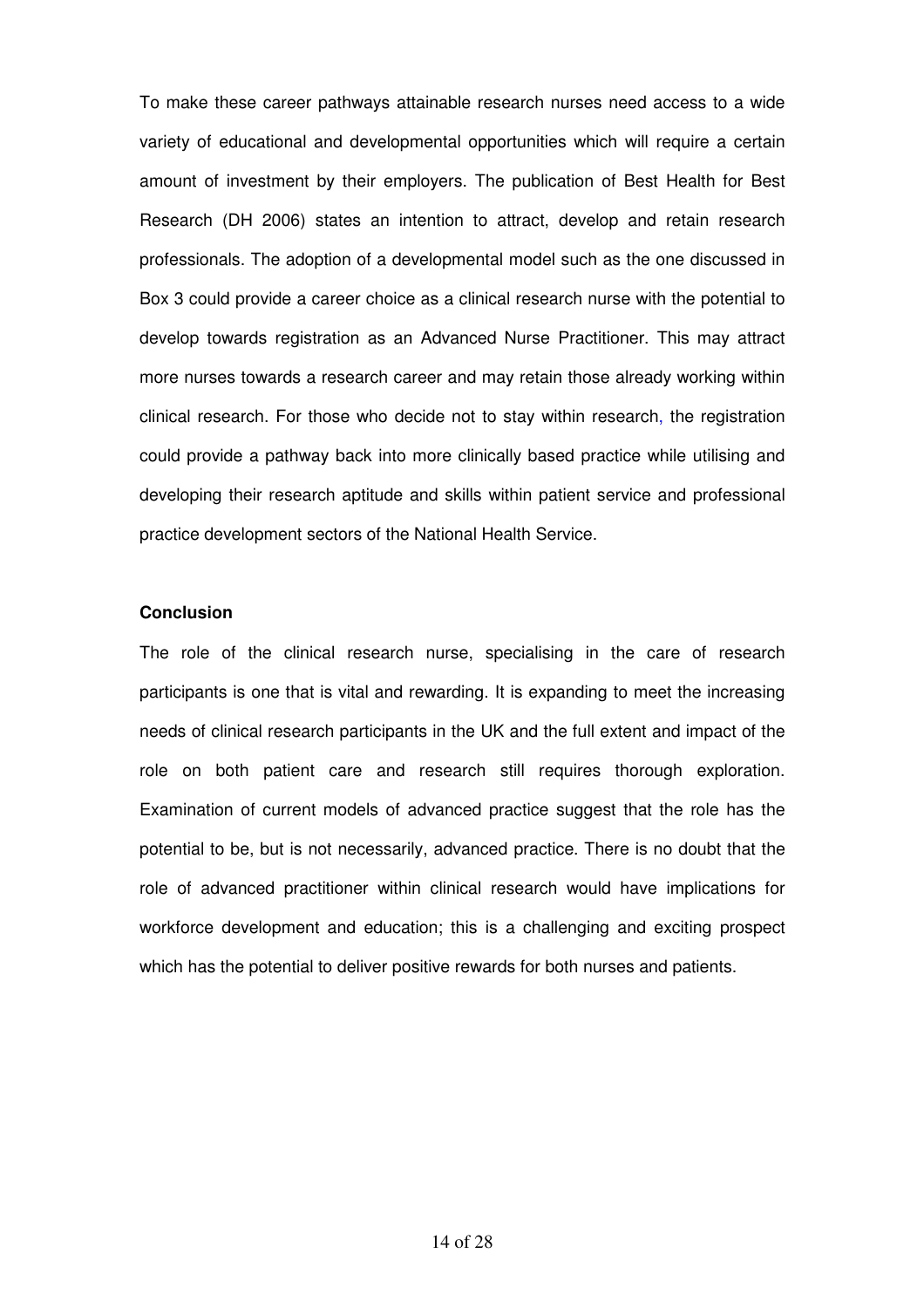## **References**

Atkins S & Ersser S 2000 Education for advanced nursing practice: an evolving framework, International Journal of Nursing Studies 37:523-533

Ball J 2005 NMC Consultation on a proposed framework for the standard for postregistration nursing. [online] London, Employment Research Ltd. http://www.nmcuk.org/aFrameisplay.aspx?DocumentID=1004

Ball C & Cox C 2003 Part one: Restoring patients to health – outcomes and indicators of advanced nursing practice in adult critical care, International Journal of Nursing Practice 9:356-367

Ball C & Cox C 2004 Part two: The core components of legitimate influence and the conditions that constrain or facilitate advanced nursing practice in adult critical care, International Journal of Nursing Practice 10:10-20

Benner P 2001 From Novice to Expert: Excellence and power in clinical nursing practice, Commemorative Edition, Upper Saddle River, Prentice-Hall Health

Brykczynska G 2002 The Critical Essence of Advanced Practice. In: Clarke D, Flanagan J, Kendrick K 2002 Advancing Nursing Practice in Cancer and Palliative Care. Basingstoke, Palgrave Macmillan

Castledine G 2003 The Development of Advanced Nursing Practice in the UK. In: McGee P, Castledine G Advanced Nursing Practice, 2<sup>nd</sup> edition, Oxford, Blackwell Publishing

Corner J 1997 Beyond survival rates and side effects: cancer nursing as therapy: the Robert Tiffany Lecture 9<sup>th</sup> International Conference on Cancer Nursing Brighton, UK, August 1996, Cancer Nursing 20 (1):3-11

Cox K, Avis M, Wilson E & Elkan R 2005 An evaluation of the introduction of clinical trial officer roles into the cancer clinical trial setting in the UK. European Journal of Cancer Care. 14:448-456

Department of Health 2000 The NHS Cancer Plan – Providing a patient centred service. London, Department of Health

Department of Health 2004 Manual for Cancer Services. London, Department of Health

Department of Health 2003 Agenda for Change. London, Department of Health

Department of Health 2006 Best Research for Best Health: a new national health research strategy. London, Department of Health.

Hamric A 2000 A Definition of Advanced Nursing Practice. In: Hamric A, Spross J, Hanson C Advanced Nursing Practice: An integrative approach. 2<sup>nd</sup> edition. Philadelphia, W. B. Saunders.

James N & Armitage F 2002 The importance of clinical trials in Cancer Care, Cancer Nursing Practice 1 (9):24-29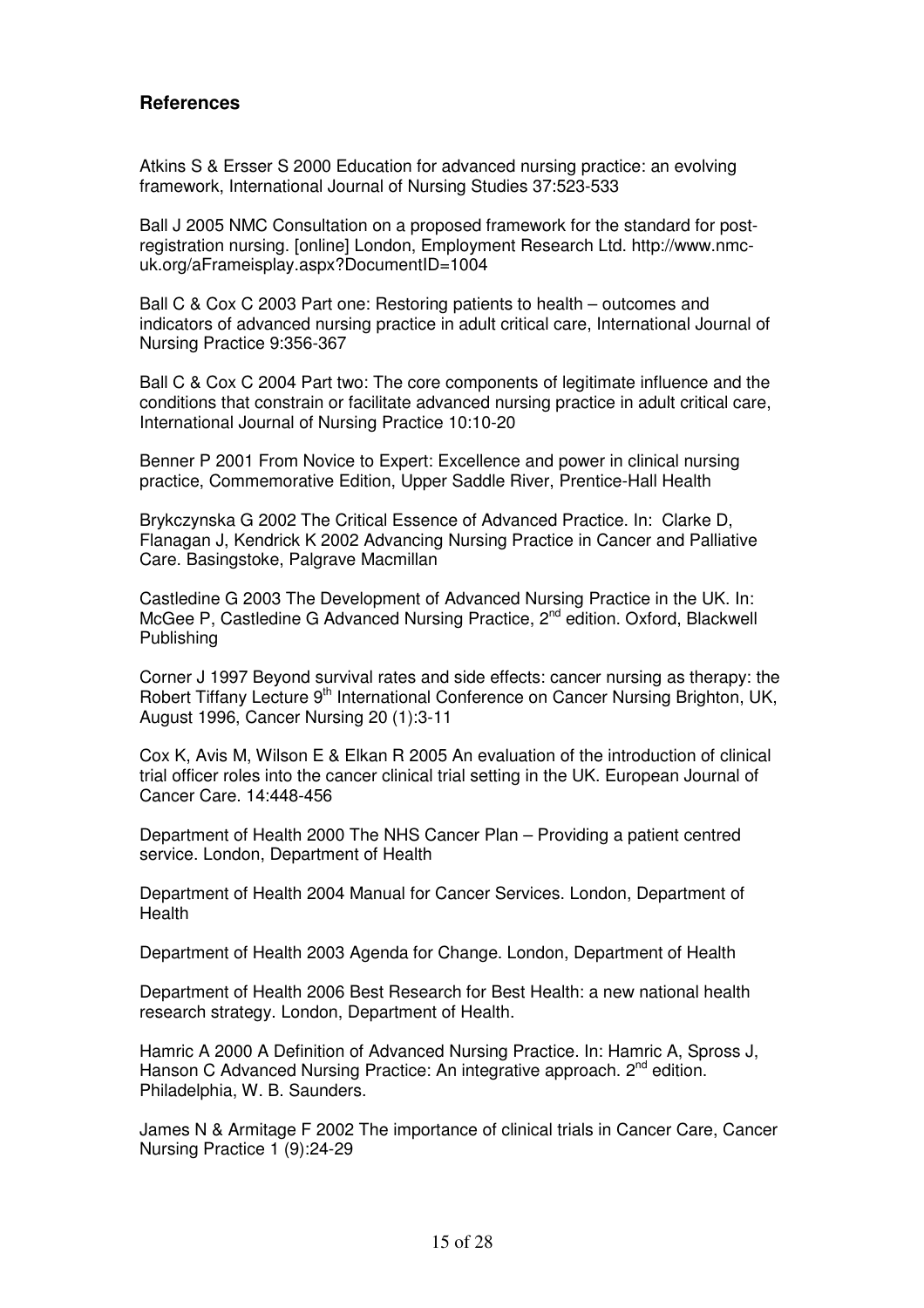Kenkre J & Foxcroft D 2001 Career pathways in research: clinical research, Nursing Standard 16 (5):41-44

Kenkre J, Foxcroft D & McMahon A 2001 Research Career Pathways, Nursing Standard 16 (4):39

Kenkre J & Chatfield D, 2004 Study Site Co-coordinator/Clinical Research Nurse: A career for nurses in the pharmaceutical industry? CR Focus 15 (8): 5-9

Kirshbaum M & Hempshall P 2004 Prominent issues and conceptual perspectives within the literature on the Advanced Clinical Nurse: implications for promoting evidence-based practice, School of Nursing and Midwifery, University of Sheffield

Lenburg C 2000 Promoting Competence through self-reflection and portfolio development: the inside evaluator and the outside context, Tennessee Nurse. 63 (3): 11-20

Masterson A & Mitchell L 2003 Developing Competencies for Advanced Nursing Practice. In: McGee P, Castledine G Advanced Nursing Practice, 2<sup>nd</sup> edition. Oxford, Blackwell Publishing

McGee P & Castledine G 2003 A Definition of Advanced Practice for the UK. In: McGee P, Castledine G Advanced Nursing Practice, 2<sup>nd</sup> edition. Oxford, Blackwell Publishing

NCRN (National Cancer Research Network) 2003 Informed Consent in Cancer Clinical Trials: The need for clarification of the role of the research nurse. London, **NCRN** 

NMC (Nursing and Midwifery Council) 2004 The NMC code of professional conduct: standards for conduct, performance and ethics. London, NMC

NMC (Nursing and Midwifery Council) 2005 The Proposed framework for the standard for Post-registration nursing – February 2005. [online] London, NMC. http://www.nmc [Accessed 9<sup>th</sup> April 2006]

NMC (Nursing and Midwifery Council) 2006 The Proposed framework for the standard for Post-registration nursing: As at February 2006. [online] London, NMC. http://www.nmc [Accessed 9<sup>th</sup> April 2006]

Raja-Jones H 2002 Role Boundaries - research nurse or clinical nurse specialist? A literature review, Journal of Clinical Nursing. 11:415 - 420

Royal College of Nursing (RCN) 1998 Employment Brief 22/98. The clinical Research Nurse in NHS Trusts and GP Practices: Guidance for nurses and their employers. [online] Manchester, RCN. http://www.man.ac.uk/rcn/clinresgrades.htm [Accessed 22nd December 2005].

Read S, Lloyd Jones M, Collins K, McDonnell A & Jones R (1999) Exploring New Roles in Practice: Implications of Developments within Clinical Teams (ENRIP). Sheffield, University of Sheffield

Richardson A, Di Giulio P, & Waddell D 2002 Nursing research in cancer care. In: Kearney N, Richardson A, Di Giulio P Cancer Nursing Practice: A textbook for the specialist nurse. London, Churchill Livingstone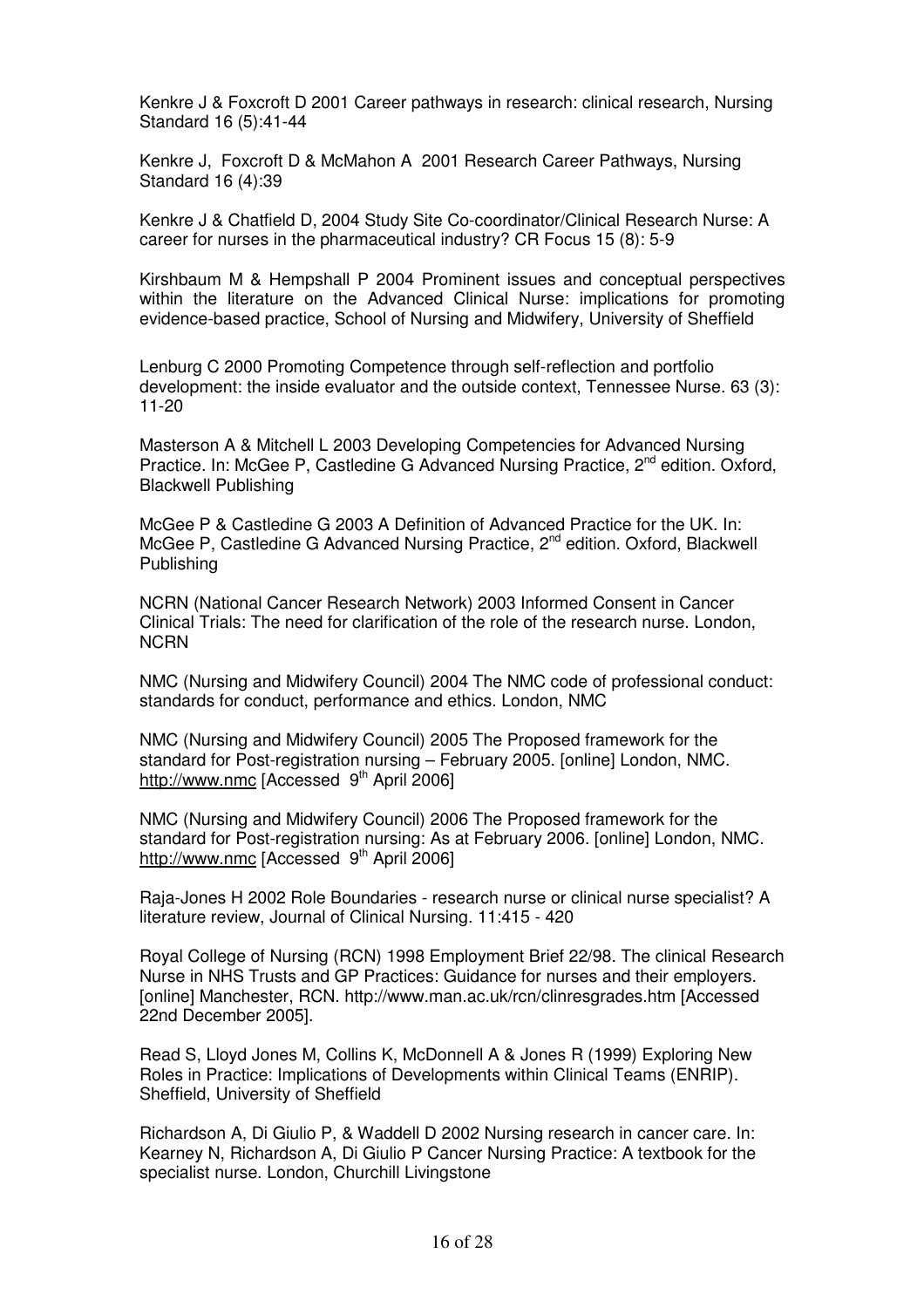Woods L 1997 Conceptualizing advanced nursing practice: curriculum issues to consider in the educational preparation of advanced practice nurses, Journal of Advanced Nursing 25: 820-828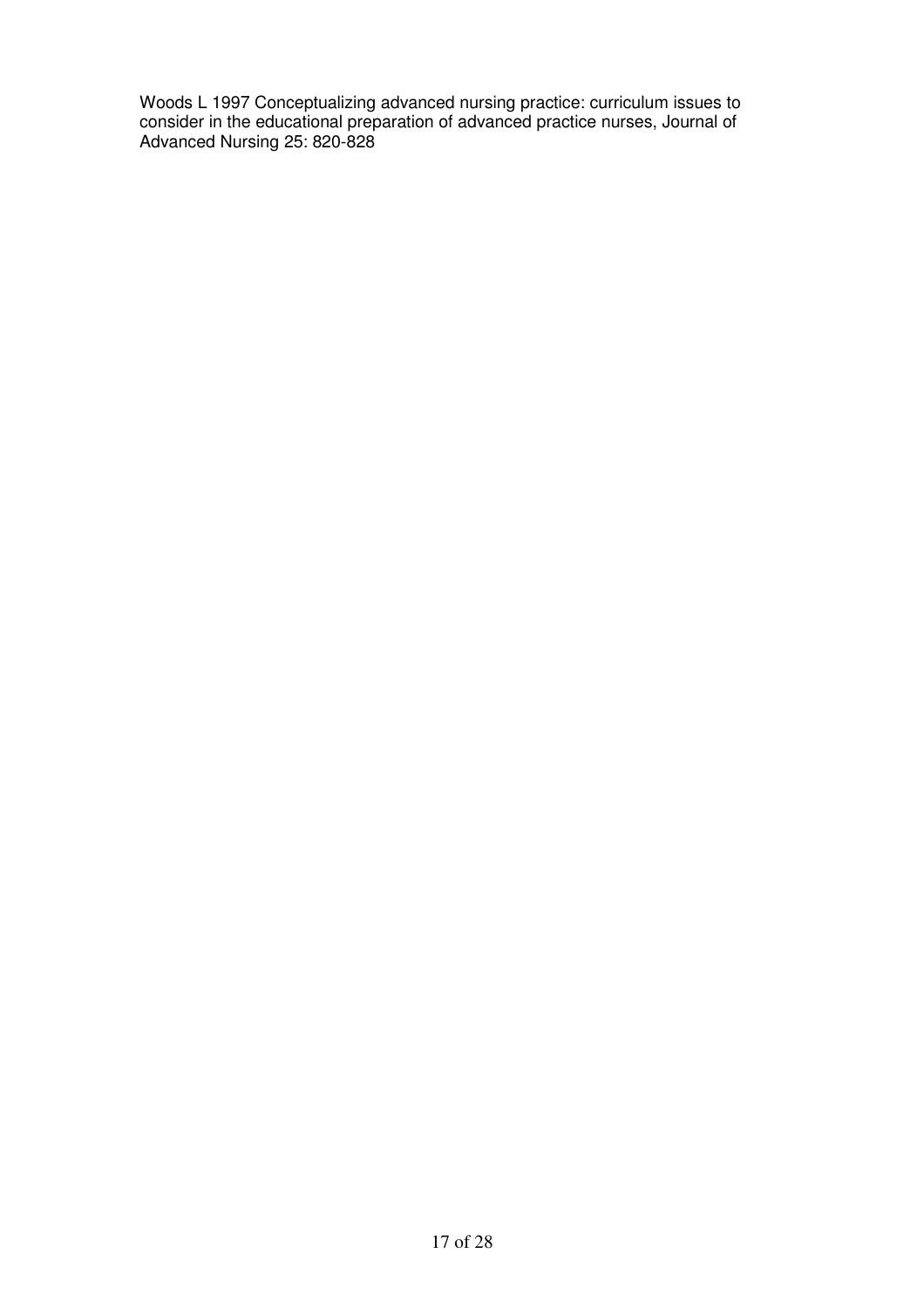# **Box 1: Aspects of the Clinical Research Nurse Role**

| Assessment                                                                   |
|------------------------------------------------------------------------------|
| Screening and recruitment of patients                                        |
| <b>Informed Consent Process</b>                                              |
| Clinical Care including giving of treatment and psychological care           |
| Point of contact for patient for advice (including health promotion)         |
| collection and processing of samples                                         |
| Co-ordination of patient care including treatment, tests and follow-up       |
| Advocate                                                                     |
| Liaising with members of the MDT                                             |
| Liaising with representatives of sponsoring company                          |
| Educator                                                                     |
| Trial management                                                             |
| Ensure ethical conduct of trial including REC submissions                    |
| Data collection and management                                               |
| Protocol writing                                                             |
| Autonomy                                                                     |
| Financial responsibility                                                     |
| Staffing responsibility                                                      |
| Policy development                                                           |
| Maintenance of records                                                       |
| Data analysis, reporting and dissemination                                   |
| Develop research potential and agenda at local, regional and national levels |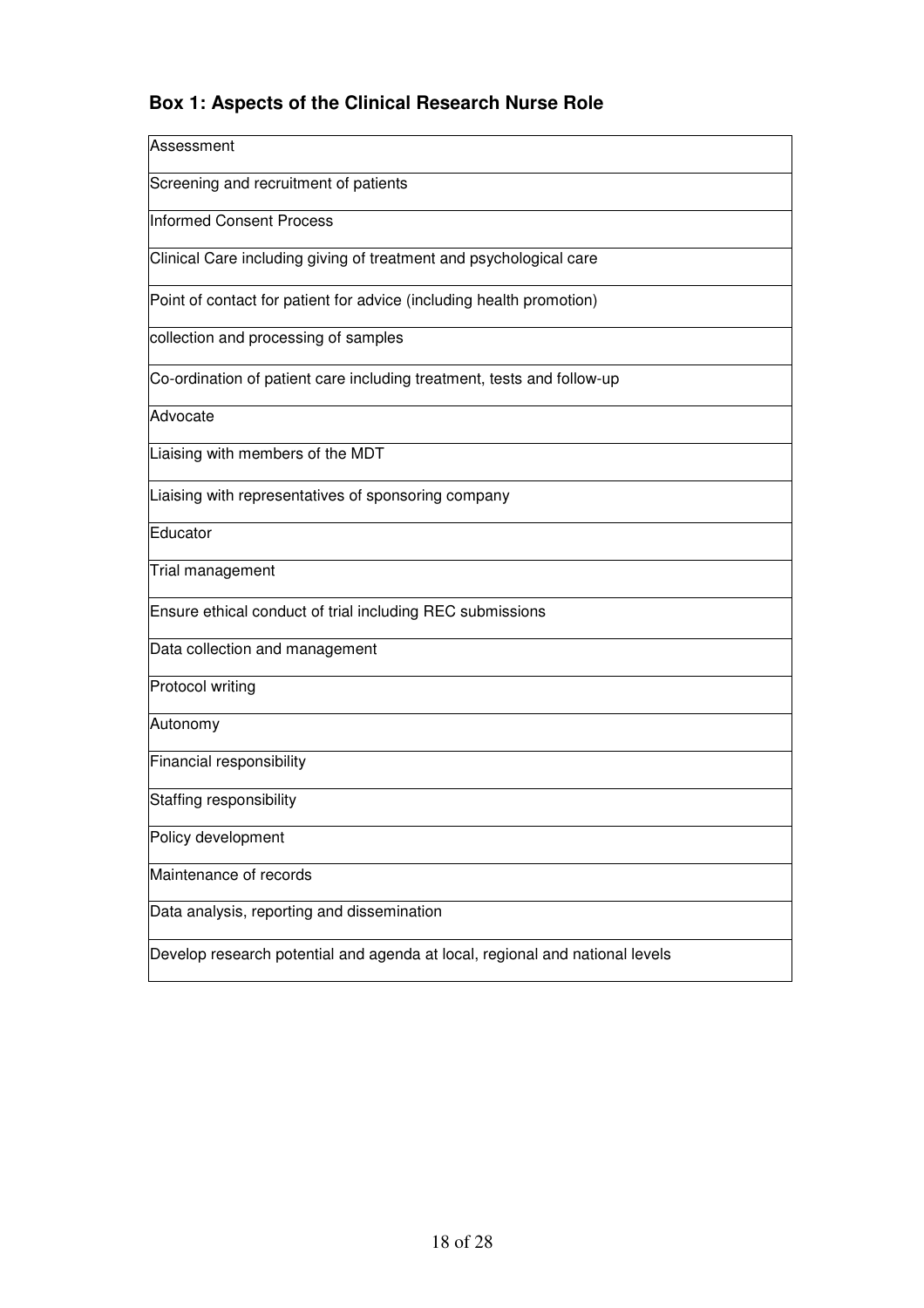## **Box 2: Knowledge and Skills required for the Clinical Research Nurse Role**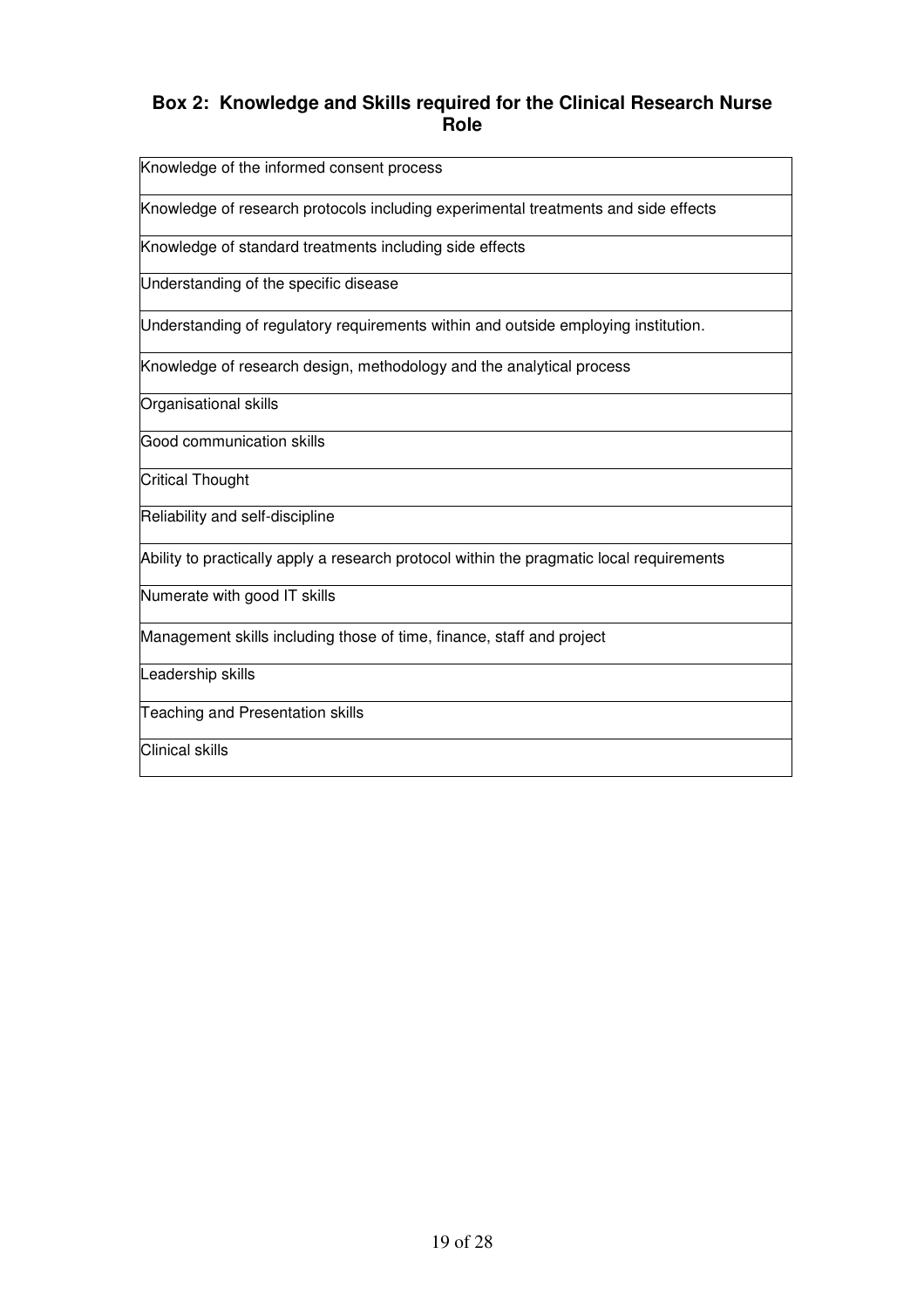**Figure 1: A developmental model for the role of the clinical research** 

**nurse in cancer care** 



Each aspect is performed at least competently, but it is not necessary for all aspects to be performed at the expert/advanced level.

Adapted from Castledine (1996), Ersser (2000), Lenburg (2000), Atkins & and Benner (2001), Brykczynska (2002).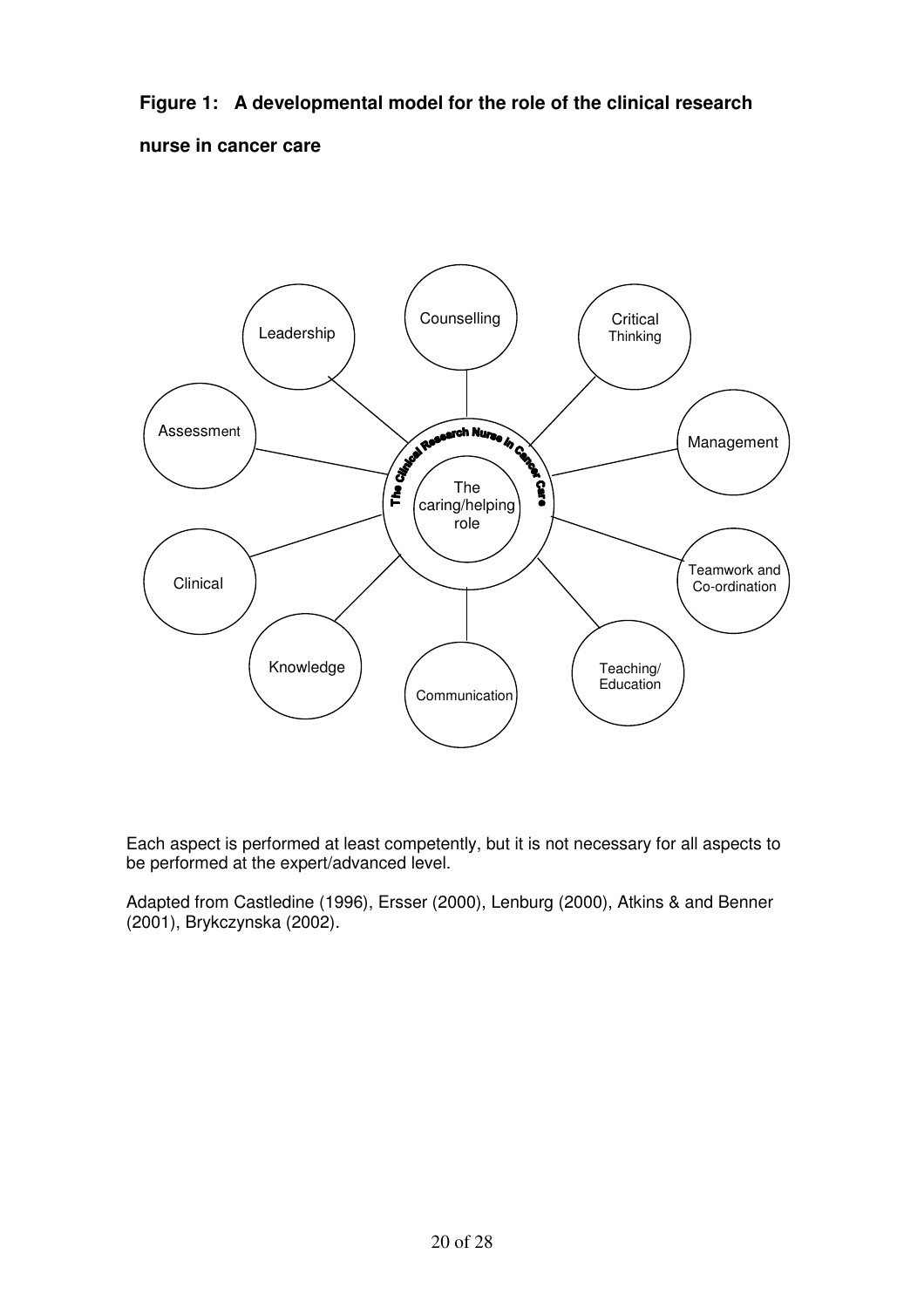# **Box 3: A developmental model for the role of the clinical research nurse in cancer care**

| <b>Role Aspect</b>       | <b>Role requirements</b>      | <b>Development Possibilities</b>         |
|--------------------------|-------------------------------|------------------------------------------|
| Assessment               | Ability to perform holistic   | Consider alternative assessment          |
|                          | nursing assessment of the     | methods used by nurses and other         |
|                          | patient face to face or over  | healthcare professionals to improve      |
|                          | the telephone and respond     | practice and adopt an assessment         |
|                          | accordingly within the scope  | that is refined and effective for the    |
|                          | of practice.                  | cancer research setting.                 |
| Clinical                 | These include close           | Ensure safe working practice in          |
|                          | monitoring of patients during | compliance with the Scope of             |
|                          | treatment and extended        | Professional Practice (NMC 2004)         |
|                          | roles; venepuncture, IV       | and Manual of Cancer Services (DH        |
|                          | cannulation, PICC line care,  | 2004) guidance regarding                 |
|                          | Hickman line care,            | chemotherapy services.                   |
|                          | administration if IV and      |                                          |
|                          | cytotoxic therapies           |                                          |
| Communication            | Communicate effectively       | Communication skills do not require      |
|                          | with patients and their       | accreditation in the way that is         |
|                          | families, other members of    | required of practical skills, but are of |
|                          | the multi-disciplinary team,  | vital importance. Self-reflection and    |
|                          | representatives of sponsor    | feedback from others can provide a       |
|                          | companies.                    | measure of skill.                        |
| Counselling              | Support patients through      | Formal accreditation of these skills     |
|                          | diagnosis, treatment and      | will be required by specialist           |
|                          | research. Respect spiritual   | practitioners in cancer care (DH         |
|                          | beliefs and provide support   | 2004). Undertaking a formal course to    |
|                          | through grief and loss.       | reflect upon, expand and refine          |
|                          |                               | current skill would be advantageous.     |
| <b>Critical Thinking</b> | Critically appraise and       | Masters level thinking can be            |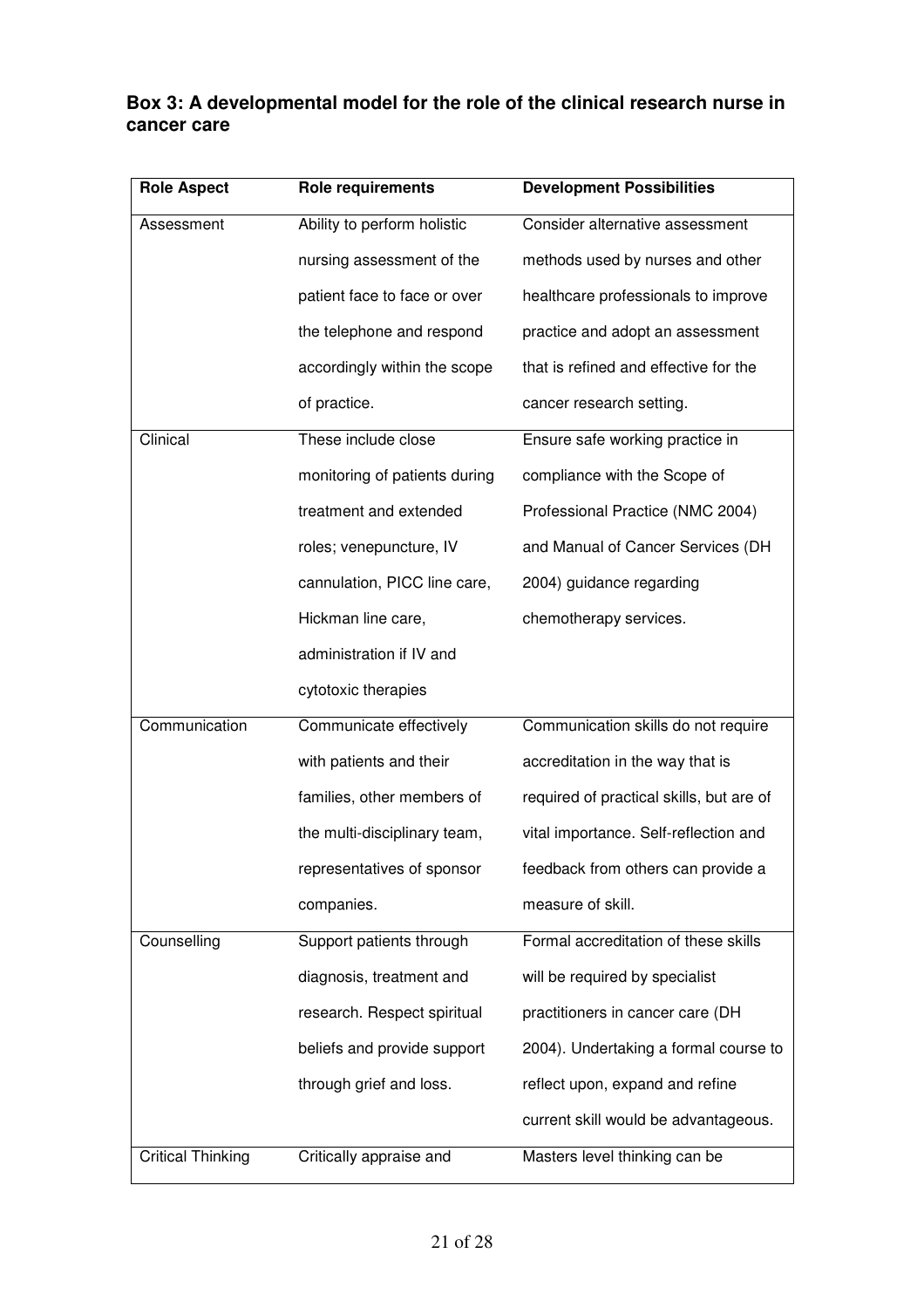|                  | evaluate care and research      | demonstrated through formal             |  |
|------------------|---------------------------------|-----------------------------------------|--|
|                  | to enable effective,            | qualification, or undertaking nursing   |  |
|                  | evidence-based practice.        | research. Critical thinking can be      |  |
|                  | Critically consider research    | developed to doctoral level if desired. |  |
|                  | protocols to evaluate           | The evaluation of care can also be      |  |
|                  | whether they are appropriate    | developed in the same way as            |  |
|                  | to the local situation and      | assessment skills.                      |  |
|                  | population                      |                                         |  |
| Management       | Time, project and resource      | Managing more extensive projects        |  |
|                  | management are all required     | with multiple sites and larger budgets  |  |
|                  | as part of the clinical         | would be a way to develop               |  |
|                  | research nurse role.            | management skills. The management       |  |
|                  |                                 | of personnel would also extend this     |  |
|                  |                                 | skill or a management qualification     |  |
|                  |                                 | could be undertaken.                    |  |
|                  |                                 |                                         |  |
| Leadership       | Leadership is demonstrated      | Leadership is closely linked to         |  |
|                  | through the promotion of        | management and teamwork and is in       |  |
|                  | integrating research into       | essence the influence that can be       |  |
|                  | practice when working with      | exerted over professional thinking,     |  |
|                  | other professionals. It is also | policy and practice. Evidence based     |  |
|                  | demonstrated through the        | information is required to underpin     |  |
|                  | dissemination of information    | this. Leadership is dependent upon      |  |
|                  | via publication and the         | personal qualities and may therefore    |  |
|                  | constant questioning and        | be developed through the                |  |
|                  | evaluation of current           | examination of personal values.         |  |
|                  | practice.                       |                                         |  |
|                  |                                 |                                         |  |
| Teamwork and co- | This is necessary for holistic  | Understanding the roles of other        |  |
| ordination       | patient care and safe, ethical  | healthcare professionals can help       |  |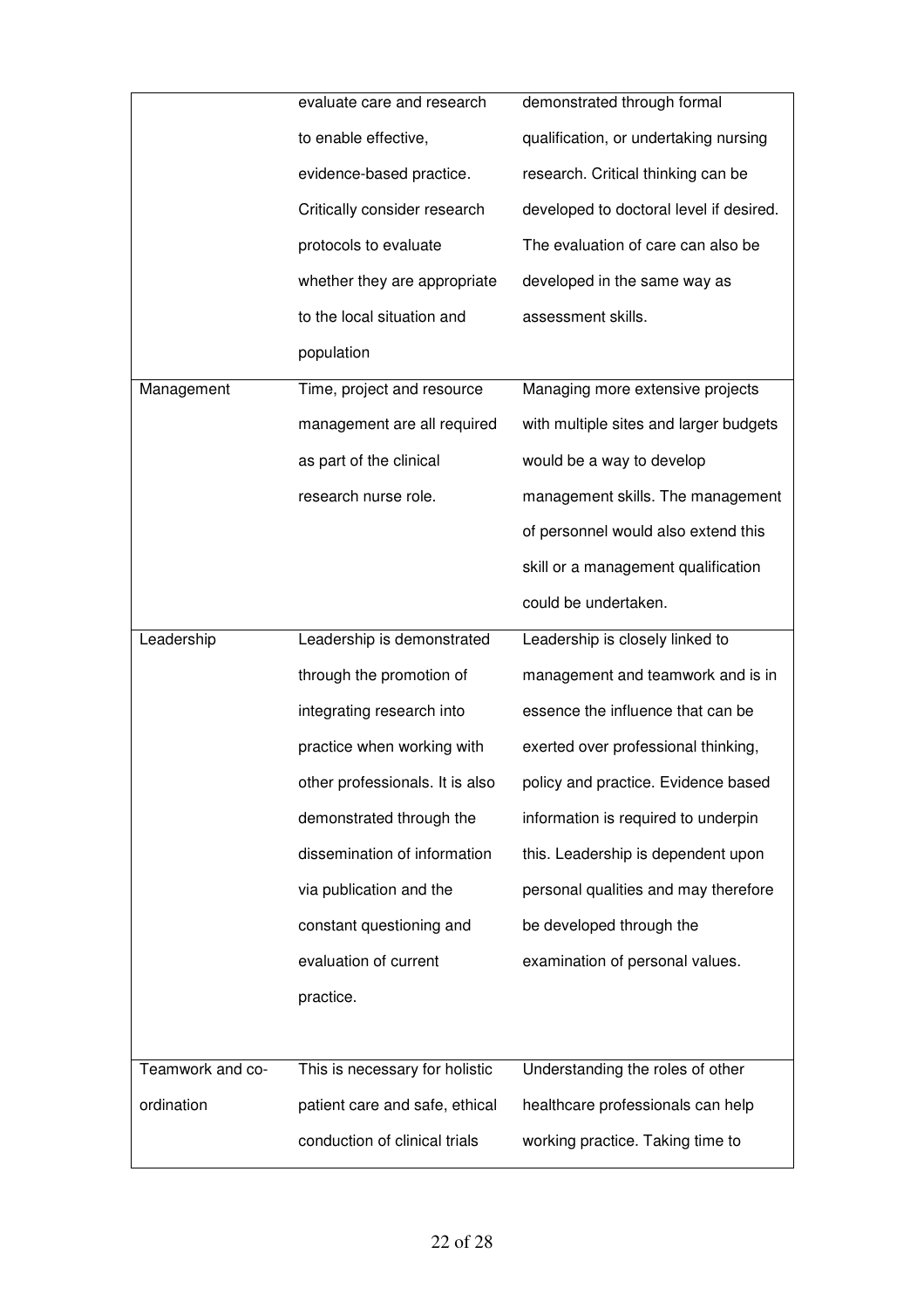|                     |                               | discuss or observe the role of others    |  |
|---------------------|-------------------------------|------------------------------------------|--|
|                     |                               | can enhance working practice             |  |
|                     |                               | through understanding and respect.       |  |
| Knowledge and       | The disease and its           | Knowledge can be extended through        |  |
| experience that     | standard management, any      | a variety of educational interventions   |  |
| facilitates         | trial therapies and new       | but it is the synthesis and application  |  |
| autonomous          | innovations, research         | of this knowledge within the context of  |  |
| practice            | methodology and               | experiential learning that denotes the   |  |
|                     | regulations, health and       | level of practice.                       |  |
|                     | research policy and           | Requirements of specific courses (DH     |  |
|                     | legislation, professional     | 2004) attempt to describe advanced       |  |
|                     | issues. Knowing ones          | practice. Undertaking education          |  |
|                     | individual limitations and    | specific to cancer and its treatment or  |  |
|                     | recognising when to ask for   | research methodology can enhance         |  |
|                     | guidance or assistance are    | practice, but possibly the most          |  |
|                     | essential                     | valuable part of this is the interaction |  |
|                     |                               | and exchange of ideas with other         |  |
|                     |                               | nurses wanting to advance practice.      |  |
| Teaching/Education  | Teaching of patients and      | Accreditation in teaching methods,       |  |
|                     | other healthcare              | evaluation of teaching sessions and      |  |
|                     | professionals is undertaken   | reflective practice can enhance          |  |
|                     | as part of the role, but      | practice.                                |  |
|                     | currently no qualification is |                                          |  |
|                     | held.                         |                                          |  |
| Helping/Caring role | This is the core of cancer    | This cannot be accredited but may be     |  |
|                     | nursing and undertaken by     | improved and developed through           |  |
|                     | all nurses to some level.     | reflective practice.                     |  |
|                     |                               |                                          |  |

Adapted from Lenburg (2000), Brykczynska (2002), Castledine (1996), Atkins & Ersser (2000) Benner (2001) and NMC (2006)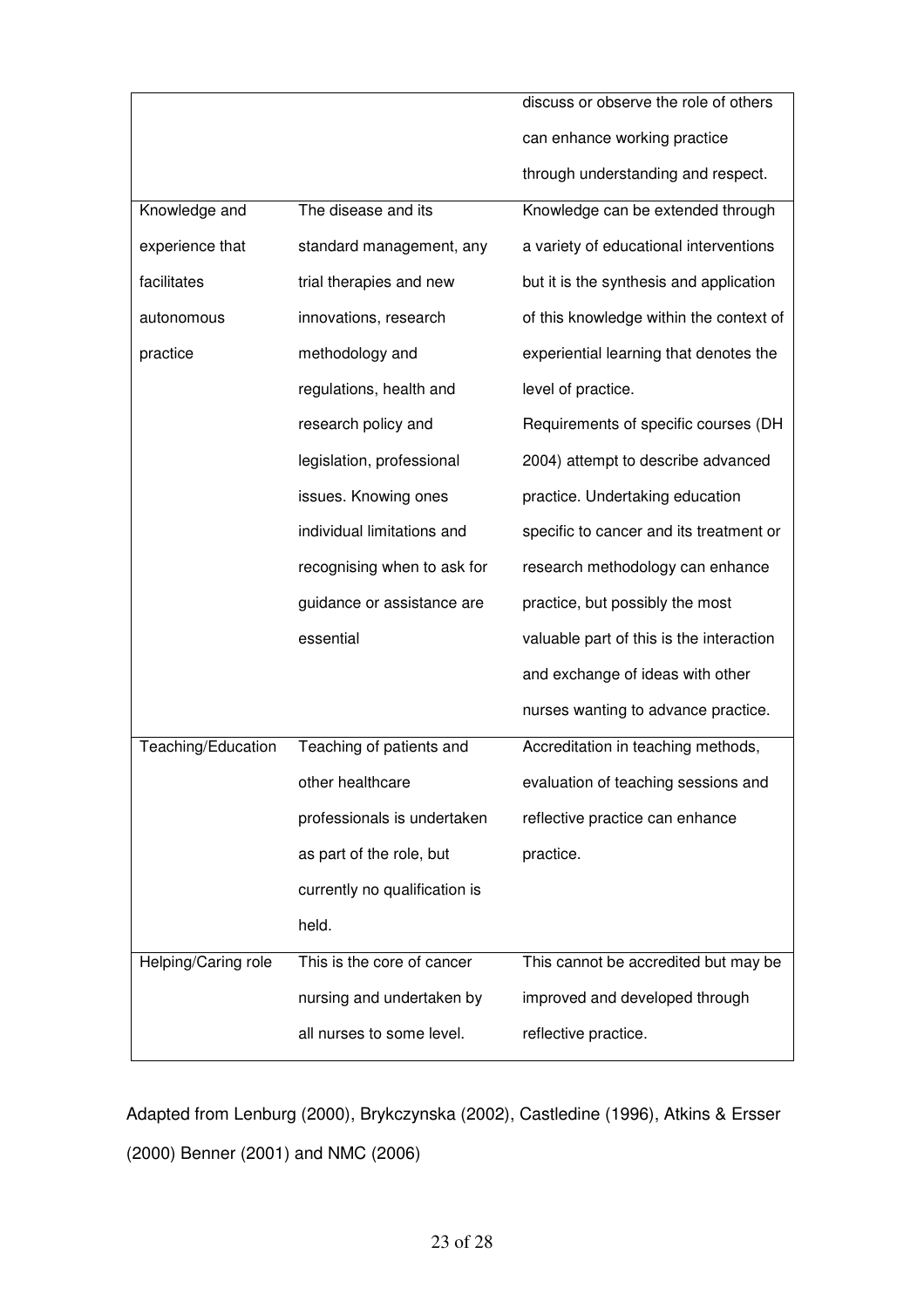| Reference    | Aim                          | <b>Methods</b>                            | <b>Key findings</b>               | <b>Comments</b>                         |
|--------------|------------------------------|-------------------------------------------|-----------------------------------|-----------------------------------------|
| Raja-Jones,  | To compare the role of       | Systematic Literature Review. A           | The roles are explored but a      | A thorough and critical review of       |
| H. (2002)    | the clinical research        | search of CINAHL, MEDLINE and             | comparison could not be made      | relevant literature. An interesting     |
|              | nurse to that of the         | breast cancer web pages as well as        | due to evidence regarding the     | question that requires revisiting when  |
|              | clinical nurse specialist.   | inverse searching was performed.          | role of the research nurse being  | the role of the research nurse is fully |
|              |                              | Articles, written in English, relating to | largely descriptive, anecdotal    | explored.                               |
|              |                              | nursing roles within oncology, breast     | accounts.                         |                                         |
|              |                              | cancer, research and nurse                |                                   |                                         |
|              |                              | specialists were retrieved.               |                                   |                                         |
| James, N. &  | To present an overview       | Journal Article/ Expert Opinion           | Mainly focuses on an overview of  | Limitations of the literature used are  |
| Armitage, F. | of clinical trials in cancer |                                           | clinical trials but the main      | not stated and it is descriptive rather |
| (2002)       | care and discuss the         |                                           | responsibilities of the research  | than critical, but the authors are      |
|              | role of the research         |                                           | nurse in cancer care are listed.  | employed as research nurses.            |
|              | nurse in such trials.        |                                           |                                   |                                         |
| Kenkre, J. & | Aims to explore              | Journal Article/ Expert Opinion           | It is widely accepted anecdotally | Not presented as a systematic           |
| Chatfield,   | opportunities for nurses     |                                           | that nurses are working as Study  | review although the criticism of a lack |

Box 4: The role of the clinical research nurse literature matrix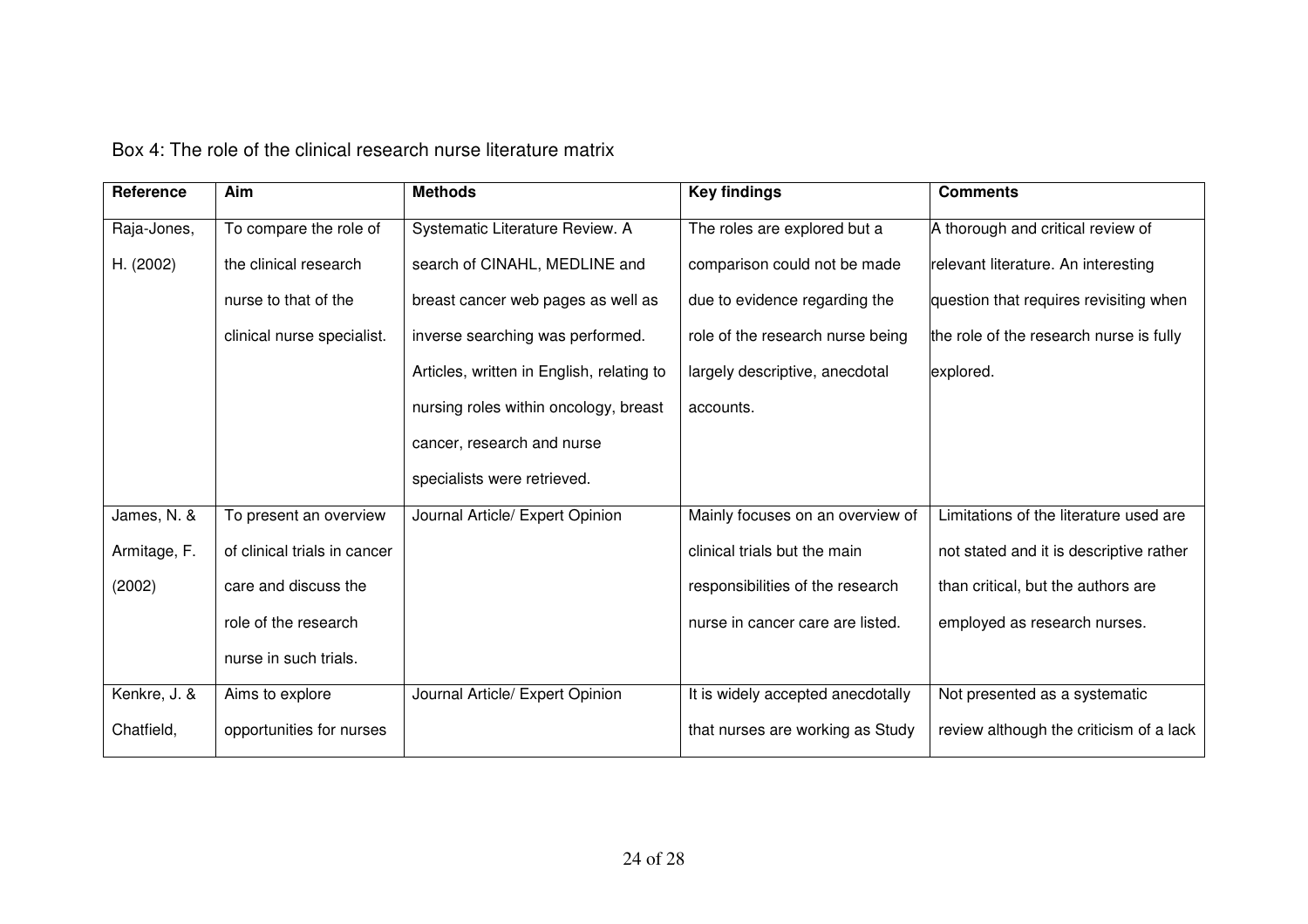| D.(2004)           | within clinical research   |                      | Site Coordinators but notes that    | of recent evidence suggests that        |
|--------------------|----------------------------|----------------------|-------------------------------------|-----------------------------------------|
|                    |                            |                      | there is very little up to date     | some formal search has taken place.     |
|                    |                            |                      | evidence regarding the role of the  | The target audience is associated       |
|                    |                            |                      | CRN and how long nurses stay in     | with the pharmaceutical industry.       |
|                    |                            |                      | post.                               |                                         |
| <b>RCN (1998)</b>  | Identifies jobs and        | Employment guidance  | Suggests appropriate clinical       | Research based employment brief         |
|                    | outlines job descriptions  |                      | grades and salaries for research    | for nurses and negotiators. Explores    |
|                    | for CRNs. Explores         |                      | nurses.                             | the role of the research nurse in the   |
|                    | education and careers      |                      |                                     | context of ensuring fair pay and        |
|                    | for nurses in clinical     |                      |                                     | conditions. References from 1990's      |
|                    | research.                  |                      |                                     | are not criticised and onlt half relate |
|                    |                            |                      |                                     | to the role of the CRN.                 |
| <b>NCRN (2003)</b> | To clarify the role of the | <b>Briefing Note</b> | Summarises the implications of      | Applies to nurses working within        |
|                    | research nurse with        |                      | current legislation, regulation and | cancer clinical trials in the UK.       |
|                    | regard to informed         |                      | guidance, summarising that these    | Discusses the current situation but     |
|                    | consent                    |                      | conflict and does not provide a     | does not provide guidance for future    |
|                    |                            |                      | clear indication of what the        | development or clarify the position of  |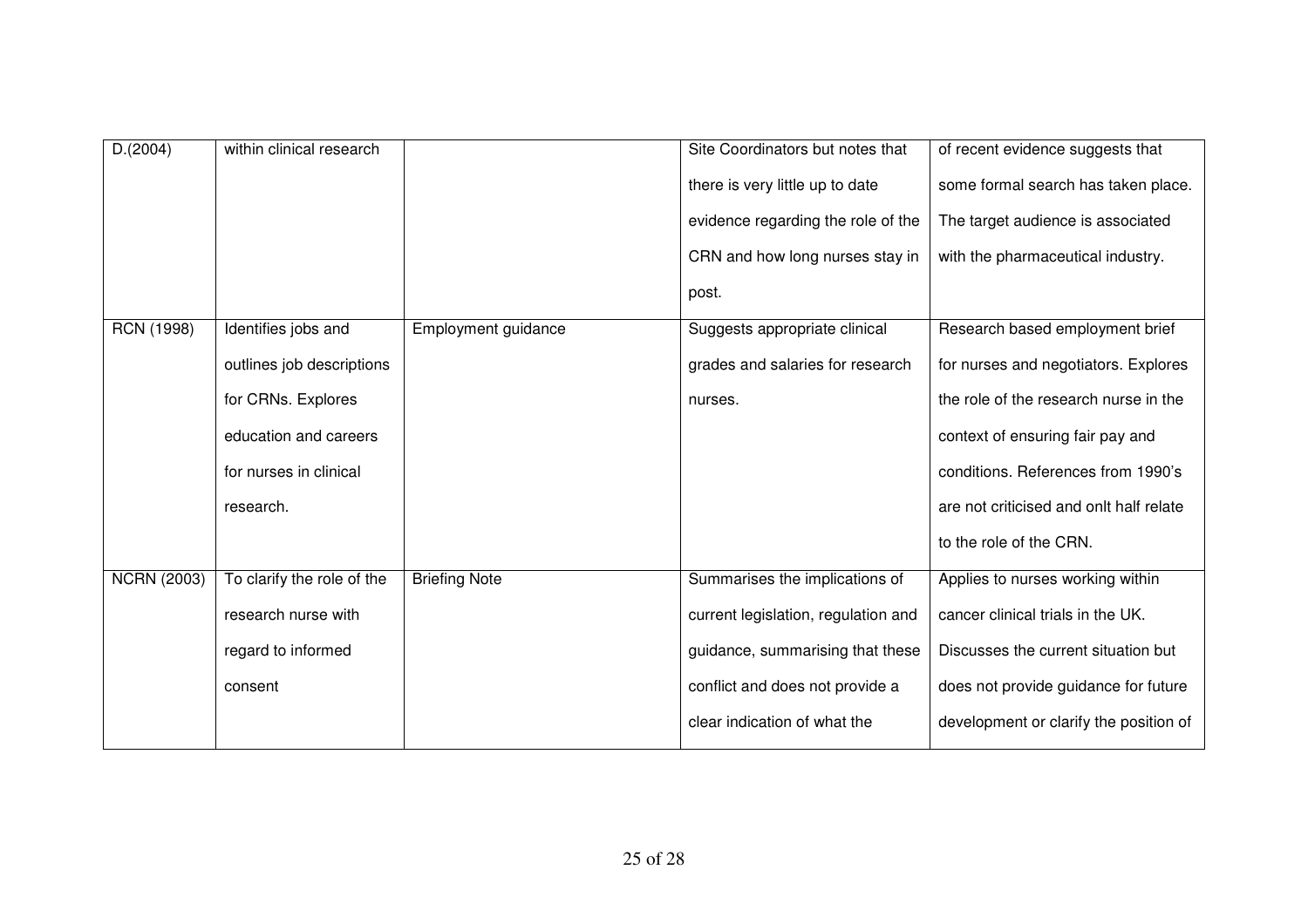|                |                            |                                   | limitations of the nurse's role in | nurses or their employers.             |
|----------------|----------------------------|-----------------------------------|------------------------------------|----------------------------------------|
|                |                            |                                   | informed consent should be.        | Descriptive rather than critical.      |
| Cox, A. et al. | To evaluate the            | Evaluation of the introduction of | Clinical Trial Officers created an | Mix of rural and urban areas within    |
| (2005)         | introduction of Clinical   | clinical Trial Officers through   | alternative method of staffing for | one cancer research network in the     |
|                | Trial Officers into a      | recruitment figures and semi-     | cancer research networks.          | UK. Short term evaluation of the       |
|                | regional cancer research   | structured interviews with        | Recruitment to clinical trials     | intervention. A longer term evaluation |
|                | network in order to        | stakeholders and focus groups of  | increased.                         | considering recruitment and training   |
|                | increase recruitment.      | post-holders                      |                                    | costs and retention should be          |
|                |                            |                                   |                                    | considered before further              |
|                |                            |                                   |                                    | implementation.                        |
| Kenkre, J. &   | To inform readers of the   | Journal Article/ Expert Opinion   | Suggests a career pathway in       | Limitations of literature used not     |
| Foxcroft, D.   | knowledge required to      |                                   | clinical research, outlining the   | stated.                                |
| (2001)         | conduct clinical trials to |                                   | role, experience, knowledge,       |                                        |
|                | recognised standards       |                                   | training, skills and desirable     |                                        |
|                | and explore clinical       |                                   | qualifications for a clinical      |                                        |
|                | research as a career       |                                   | research nurse from grade E        |                                        |
|                | pathway                    |                                   | through to I.                      |                                        |
|                |                            |                                   |                                    |                                        |